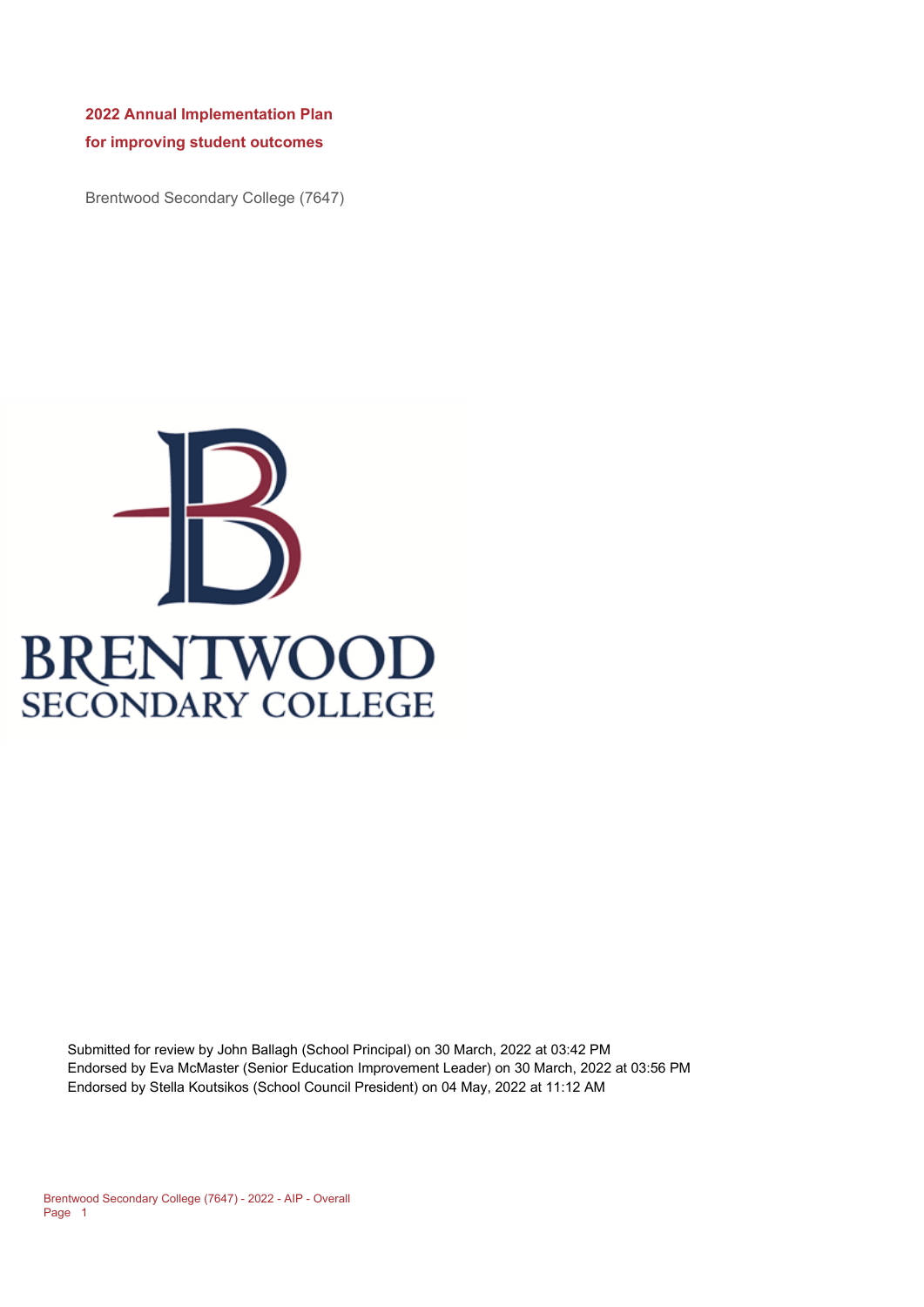### **Self-evaluation Summary - 2022**

|                                        | <b>FISO 2.0 Dimensions</b>                                                                                                                                                                                                       | <b>Self-evaluation Level</b> |
|----------------------------------------|----------------------------------------------------------------------------------------------------------------------------------------------------------------------------------------------------------------------------------|------------------------------|
| <b>Teaching and</b><br><b>Learning</b> | Documented teaching and learning program based on the Victorian<br>Curriculum and senior secondary pathways, incorporating extra-<br>curricula programs                                                                          |                              |
|                                        | Use of common and subject-specific high impact teaching and<br>learning strategies as part of a shared and responsive teaching and<br>learning model implemented through positive and supportive student-<br>staff relationships | Embedding                    |

| <b>Assessment</b> | Systematic use of assessment strategies and measurement practices<br>to obtain and provide feedback on student learning growth, attainment<br>and wellbeing capabilities | Embedding |
|-------------------|--------------------------------------------------------------------------------------------------------------------------------------------------------------------------|-----------|
|                   | Systematic use of data and evidence to drive the prioritisation,<br>development, and implementation of actions in schools and<br>classrooms.                             |           |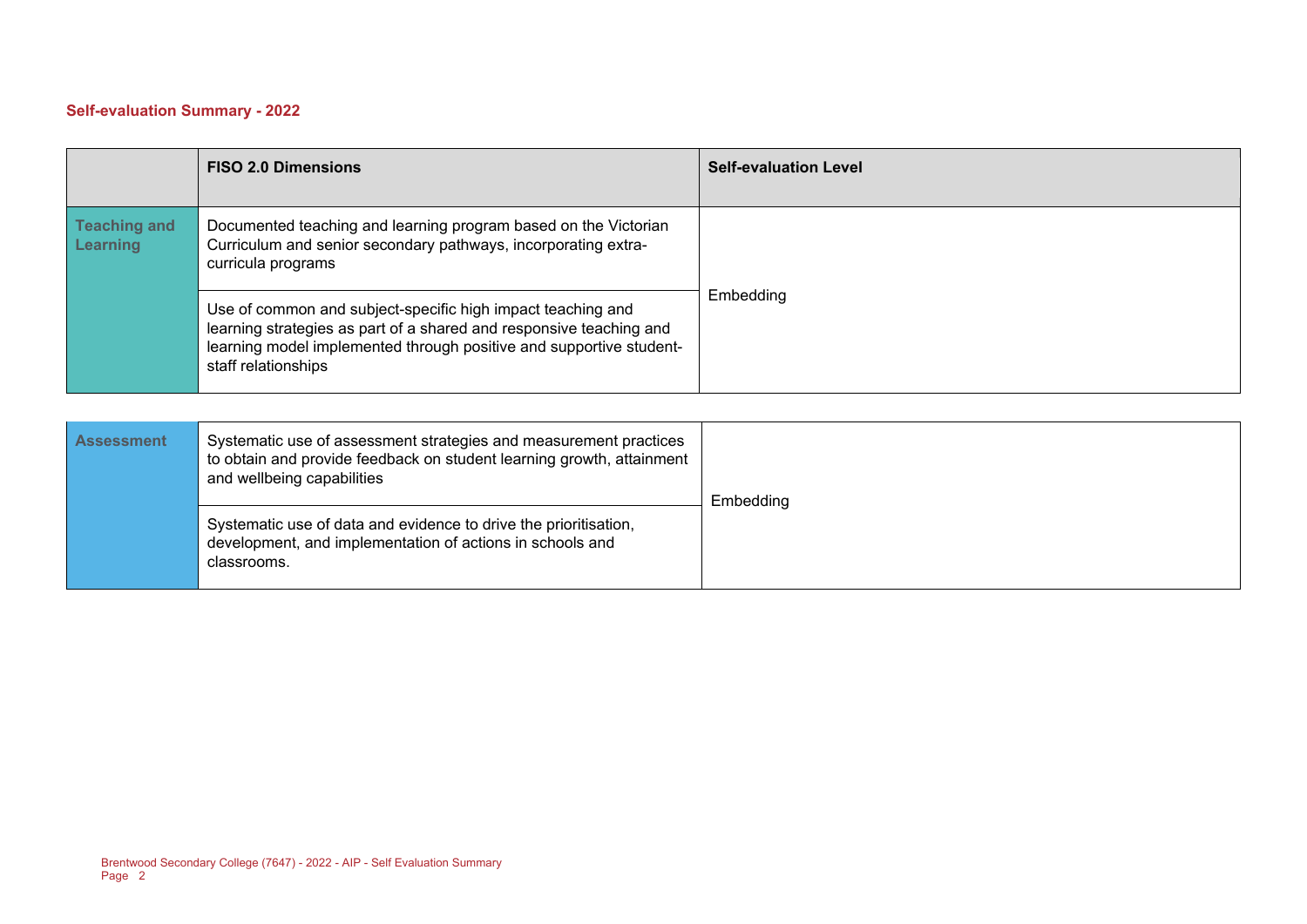| Leadership | The strategic direction and deployment of resources to create and<br>reflect shared goals and values; high expectations; and a positive,<br>safe and orderly learning environment | Embedding |
|------------|-----------------------------------------------------------------------------------------------------------------------------------------------------------------------------------|-----------|
|            | Shared development of a culture of respect and collaboration with<br>positive and supportive relationships between students and staff at the<br>core                              |           |

| <b>Engagement</b> | Activation of student voice and agency, including in leadership and<br>learning, to strengthen students' participation and engagement in<br>school                                    | Embedding |
|-------------------|---------------------------------------------------------------------------------------------------------------------------------------------------------------------------------------|-----------|
|                   | Strong relationships and active partnerships between schools and<br>families/carers, communities, and organisations to strengthen<br>students' participation and engagement in school |           |

| <b>Support</b> | Responsive, tiered and contextualised approaches and strong<br>relationships to support student learning, wellbeing and inclusion                                         |           |
|----------------|---------------------------------------------------------------------------------------------------------------------------------------------------------------------------|-----------|
|                | Effective use of resources and active partnerships with families/carers,<br>specialist providers and community organisations to provide<br>responsive support to students | Embedding |

| <b>Enter your reflective comments</b> | Despite significant disruption during 2021 due to Remote Learning, the school made significant progress in the<br>implementation of Professional Learning Communities. This led to an increase in the use of formative assessment practices<br>as teachers continued to co-construct more developmental rubrics for units of work in all faculties. Learning Walks and<br>Student Forums have shown an increase in student engagement with these rubrics. This has resulted in students setting<br>more learning goals within classes. The guided PLC cycle also allowed teachers to discuss and support each other in<br>implementing High Impact Teaching Strategies to support learning growth in literacy or numeracy. |
|---------------------------------------|----------------------------------------------------------------------------------------------------------------------------------------------------------------------------------------------------------------------------------------------------------------------------------------------------------------------------------------------------------------------------------------------------------------------------------------------------------------------------------------------------------------------------------------------------------------------------------------------------------------------------------------------------------------------------------------------------------------------------|
|                                       |                                                                                                                                                                                                                                                                                                                                                                                                                                                                                                                                                                                                                                                                                                                            |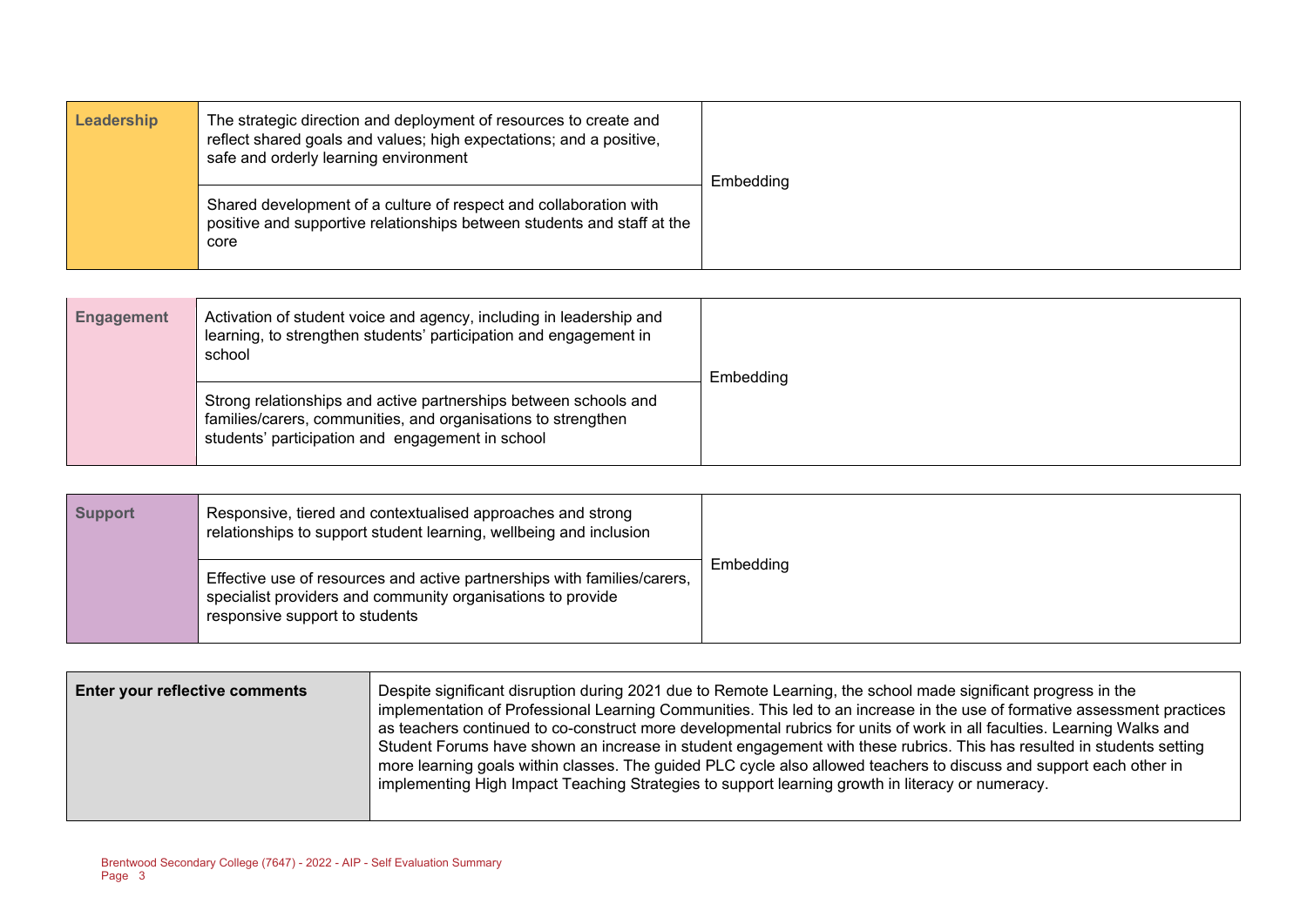|                                  | Beyond classroom-based adjustments made by teachers responding to the needs of their students, a large number of<br>students were identified for more targeted support as part of MYLNS (Middle Years Literacy and Numeracy Support) and<br>TLI (Tutor Learning Initiative) support programs. Each one of these students has a personalised Individual Education Plan<br>(IEP) and were supported one on one and in small groups throughout 2021. This support was provided to students in all<br>year levels.<br>During the school review further opportunities were discovered to strengthen a whole school approach to Wellbeing and<br>Engagement. This has resulted in a new Leadership Role, the Director of Inclusion and Diversity, who will further support<br>the broader educational program for students in the ASPIRE program. The employment of a Mental Health Practitioner will<br>also further support this work as well as a stronger focus on wellbeing throughout ASPIRE, particularly in Years 10 - 12.                                                                                                                                                                                                                                                                                                                            |
|----------------------------------|---------------------------------------------------------------------------------------------------------------------------------------------------------------------------------------------------------------------------------------------------------------------------------------------------------------------------------------------------------------------------------------------------------------------------------------------------------------------------------------------------------------------------------------------------------------------------------------------------------------------------------------------------------------------------------------------------------------------------------------------------------------------------------------------------------------------------------------------------------------------------------------------------------------------------------------------------------------------------------------------------------------------------------------------------------------------------------------------------------------------------------------------------------------------------------------------------------------------------------------------------------------------------------------------------------------------------------------------------------|
| <b>Considerations for 2022</b>   | As the school heads into 2022 after the school review in 2021, there will be a focus on re-establishing students to sustained<br>periods of face to face learning and supporting staff in maintaining a safe and secure learning environment so that students<br>are able to engage effectively in their learning. A new House Hub and Wellbeing Hub, along with a new Senior Learning<br>Centre will provide opportunities to strengthen these programs within the school community as part of a whole school focus<br>on learning and wellbeing.<br>As a PLC Link school, teachers will be well supported by the Director of PLC's and broader leadership team in further<br>developing their knowledge and understanding of how to implement the PLC inquiry cycle through their weekly collaborative<br>meetings. This will be supported by the ongoing focus on building more developmental rubrics that are more focused on<br>skills across a unit within all subjects. With the expectation that there is more sustained face to face learning in 2022, the<br>peer observational framework will be reinstated as part of the PLC cycle and further support teachers in building their skills<br>and capacity in the classroom. This will include a focus on using VCE data to stimulate inquiry cycles and discussions in the<br>Senior Years. |
|                                  | 2022 is an opportunity to build on the strong wellbeing focus at Brentwood and develop more targeted and tiered<br>approaches so that wellbeing capabilities are part of the learning program in all classes. This will result in a more shared<br>understanding of the importance of wellbeing for students to be the best learner and person they can be. The establishment<br>of a whole school wide positive behaviour framework will provide a strong support for this work.<br>A more focused approach on Numeracy will be begin in 2022 with a documented whole school approach and strategy to be<br>investigated and designed across 2022.                                                                                                                                                                                                                                                                                                                                                                                                                                                                                                                                                                                                                                                                                                     |
| Documents that support this plan |                                                                                                                                                                                                                                                                                                                                                                                                                                                                                                                                                                                                                                                                                                                                                                                                                                                                                                                                                                                                                                                                                                                                                                                                                                                                                                                                                         |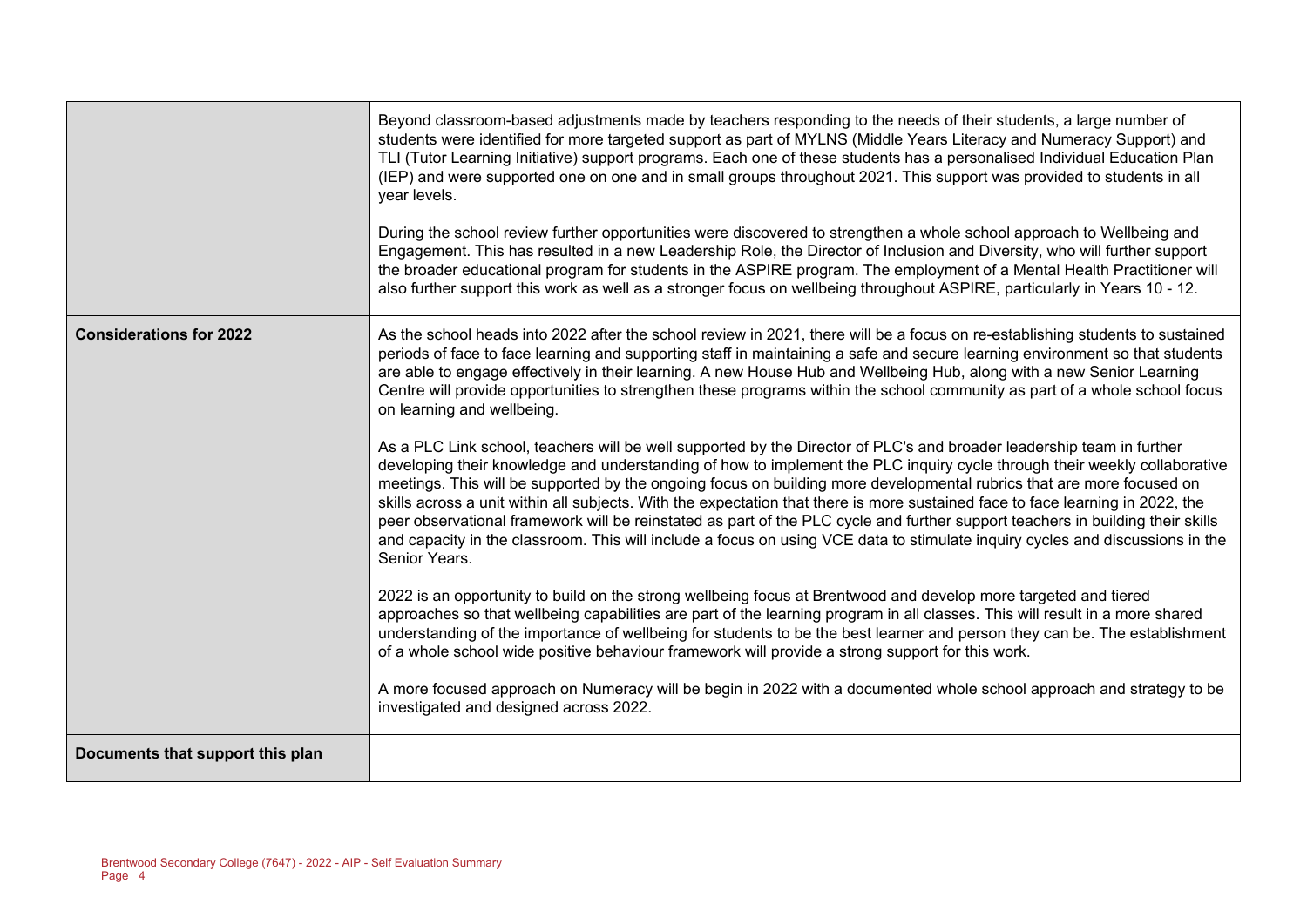# **SSP Goals Targets and KIS**

| Goal 1                                                  | <b>2022 Priorities Goal</b><br>Some of our students have thrived in the remote learning environment, others have maintained their learning progress,<br>and some need extra learning and wellbeing support despite the best efforts of their teachers and families. In 2022 we will<br>continue to focus on student learning - with an increased focus on numeracy - and student wellbeing through the 2022<br>Priorities Goal, a learning Key Improvement Strategy and a wellbeing Key Improvement Strategy. We will teach and<br>support each student at their point of need and in line with FISO. |
|---------------------------------------------------------|-------------------------------------------------------------------------------------------------------------------------------------------------------------------------------------------------------------------------------------------------------------------------------------------------------------------------------------------------------------------------------------------------------------------------------------------------------------------------------------------------------------------------------------------------------------------------------------------------------|
| Target 1.1                                              | Support for the 2022 Priorities                                                                                                                                                                                                                                                                                                                                                                                                                                                                                                                                                                       |
| Key Improvement Strategy 1.a<br>Priority 2022 Dimension | Learning - Support both those who need extra support and those who have thrived to continue to extend their learning,<br>especially in numeracy                                                                                                                                                                                                                                                                                                                                                                                                                                                       |
| Key Improvement Strategy 1.b<br>Priority 2022 Dimension | Wellbeing - Effectively mobilise available resources to support students' wellbeing and mental health, especially the most<br>vulnerable                                                                                                                                                                                                                                                                                                                                                                                                                                                              |
| Goal 2                                                  | Maximise the learning growth of every student.                                                                                                                                                                                                                                                                                                                                                                                                                                                                                                                                                        |
| Target 2.1                                              | By 2025, the percentage of students meeting or above NAPLAN benchmark growth Year 7 to Year 9 will increase.<br>• Reading from 71 per cent (2019) and 73 per cent (2021) to 77 per cent.<br>• Writing from 62 percent (2019) and 79 per cent (2021) to 83 per cent.<br>• Numeracy from 69 per cent (2019) and 65 per cent (2021) to 73 per cent.                                                                                                                                                                                                                                                      |
| Target 2.2                                              | By 2025, the percentage of students maintaining the top two bands, Year 7 to Year 9, will increase.<br>• Reading from 61 per cent (2019) and 68 per cent (2021) to 72 per cent.<br>• Writing from 28 per cent (2019) and 36 per cent (2021) to 40 per cent.<br>• Numeracy from 68 per cent (2019) and 64 per cent (2021) to 72 per cent.                                                                                                                                                                                                                                                              |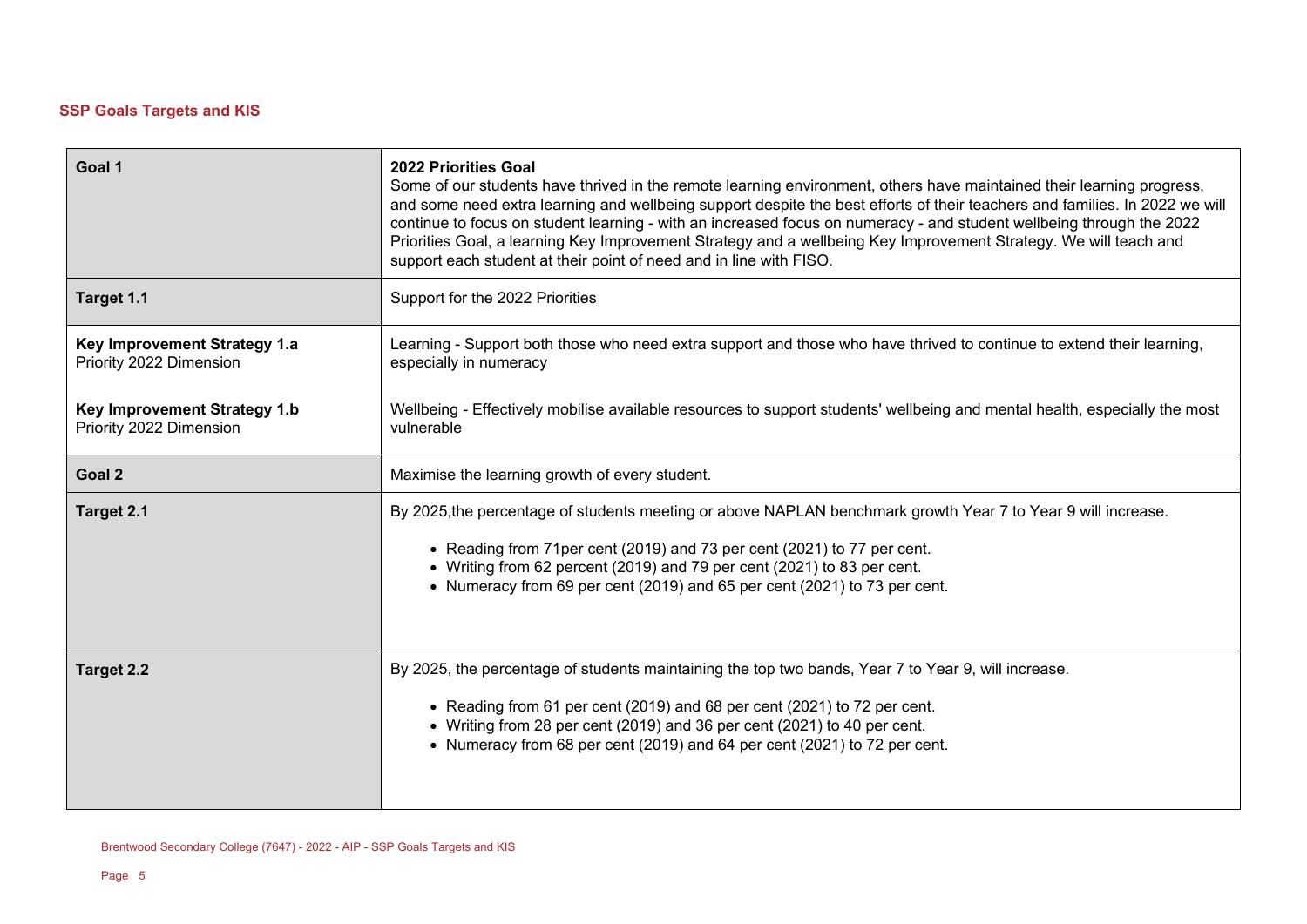| Target 2.3                          | By 2025, the learning growth measured by teacher judgment semester 2 to semester 2 for Year 7 to Year 10 students<br>achieving above expected growth will increase.<br>• Reading and viewing from 15.5 per cent (2019) and 13.25 per cent (2020) to 20 per cent.<br>• Writing from 16.75 per cent (2019) and 14.75 per cent (2020) to 20 per cent.<br>• Number and Algebra from 11.4 per cent (2019) and 16.25 per cent (2020) to 20 per cent.                                                                                                                                                                 |
|-------------------------------------|----------------------------------------------------------------------------------------------------------------------------------------------------------------------------------------------------------------------------------------------------------------------------------------------------------------------------------------------------------------------------------------------------------------------------------------------------------------------------------------------------------------------------------------------------------------------------------------------------------------|
| Target 2.4                          | By 2025, increase the VCE Unit 3 and 4 subjects are at or above the adjusted score of 0 according to the Selected VCE<br>Studies (Adjusted) VASS Report 10 from 23.3 per cent (2019) and 33.3 per cent (2020) to 50 per cent.                                                                                                                                                                                                                                                                                                                                                                                  |
| Target 2.5                          | By 2025, the positive percentage endorsement rate will improve in the Staff Opinion Survey factors.<br>• Academic emphasis from 58 per cent (2020) to 62 per cent.<br>• Guaranteed and viable curriculum from 70 per cent (2020) to 74 per cent.<br>• Collective efficacy from 67 per cent (2020) to 71 per cent.<br>• Staff trust in colleagues from 71 per cent (2020) to 75 per cent.<br>• Teacher Collaboration from 40 per cent (2020) to 48 per cent.<br>• Instructional leadership from 66 per cent (2020) to 70 per cent.<br>• Understand how to analysis data from 53 per cent (2020) to 61 per cent. |
| Target 2.6                          | By 2025, the positive percentage endorsement rate will improve in the Student Attitudes to School Survey factors.<br>• Stimulating learning from 56 per cent (2021) to 60 per cent.<br>• Differentiated learning challenge from 56 per cent (2021) to 60 per cent.                                                                                                                                                                                                                                                                                                                                             |
| <b>Key Improvement Strategy 2.a</b> | Embed Professional Learning Communities (PLCs) to enable staff collaboration and reflection to strengthen student<br>learning and teacher practice.                                                                                                                                                                                                                                                                                                                                                                                                                                                            |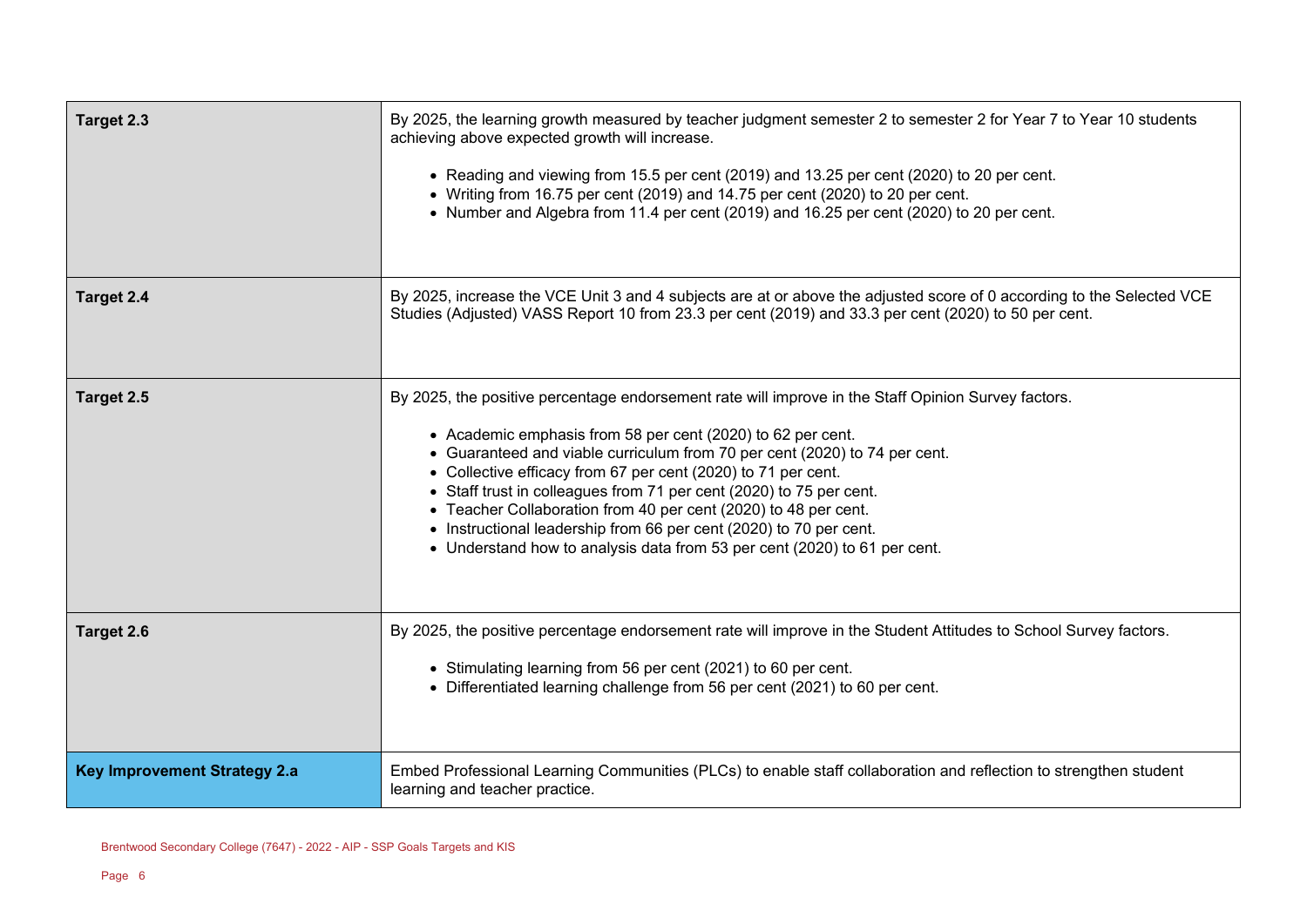| Curriculum planning and assessment                                                       |                                                                                                                                                                                                                                                                                                                                                                                                             |
|------------------------------------------------------------------------------------------|-------------------------------------------------------------------------------------------------------------------------------------------------------------------------------------------------------------------------------------------------------------------------------------------------------------------------------------------------------------------------------------------------------------|
| <b>Key Improvement Strategy 2.b</b><br>Evidence-based high-impact teaching<br>strategies | Further enhance the agreed evidence based instructional practices to embed differentiation                                                                                                                                                                                                                                                                                                                  |
| <b>Key Improvement Strategy 2.c</b><br><b>Curriculum planning and assessment</b>         | Further enhance the agreed evidence-based assessment practices to embed differentiation.                                                                                                                                                                                                                                                                                                                    |
| <b>Key Improvement Strategy 2.d</b><br>Curriculum planning and assessment                | Strengthen the shared understanding and enhance responsive use of curriculum frameworks                                                                                                                                                                                                                                                                                                                     |
| <b>Key Improvement Strategy 2.e</b><br>Instructional and shared leadership               | Strengthen the instructional and shared leaderships capacity of all staff.                                                                                                                                                                                                                                                                                                                                  |
| Goal 3                                                                                   | Maximise student agency of every student.                                                                                                                                                                                                                                                                                                                                                                   |
| Target 3.1                                                                               | By 2025, the positive percentage endorsement rate will improve in the Student Attitudes to School Survey factors.<br>• Student voice and agency from 45 per cent (2021) to 49 per cent.<br>• Self-regulation and goal setting from 60 per cent (2021) to 64 per cent.<br>• Sense of confidence from 59 per cent (2021) to 63 per cent.<br>• Attitudes to attendance from 81 per cent (2021) to 85 per cent. |
| Target 3.2                                                                               | By 2025, the positive percentage endorsement rate will improve in the Parent Opinion Survey factors.<br>• Stimulating learning environment from 79 per cent (2020) to 83 per cent.<br>• Student voice and agency from 74 per cent (2020) to 80 per cent.<br>• Parent participation and involvement from 68 per cent (2020) to 72 per cent.                                                                  |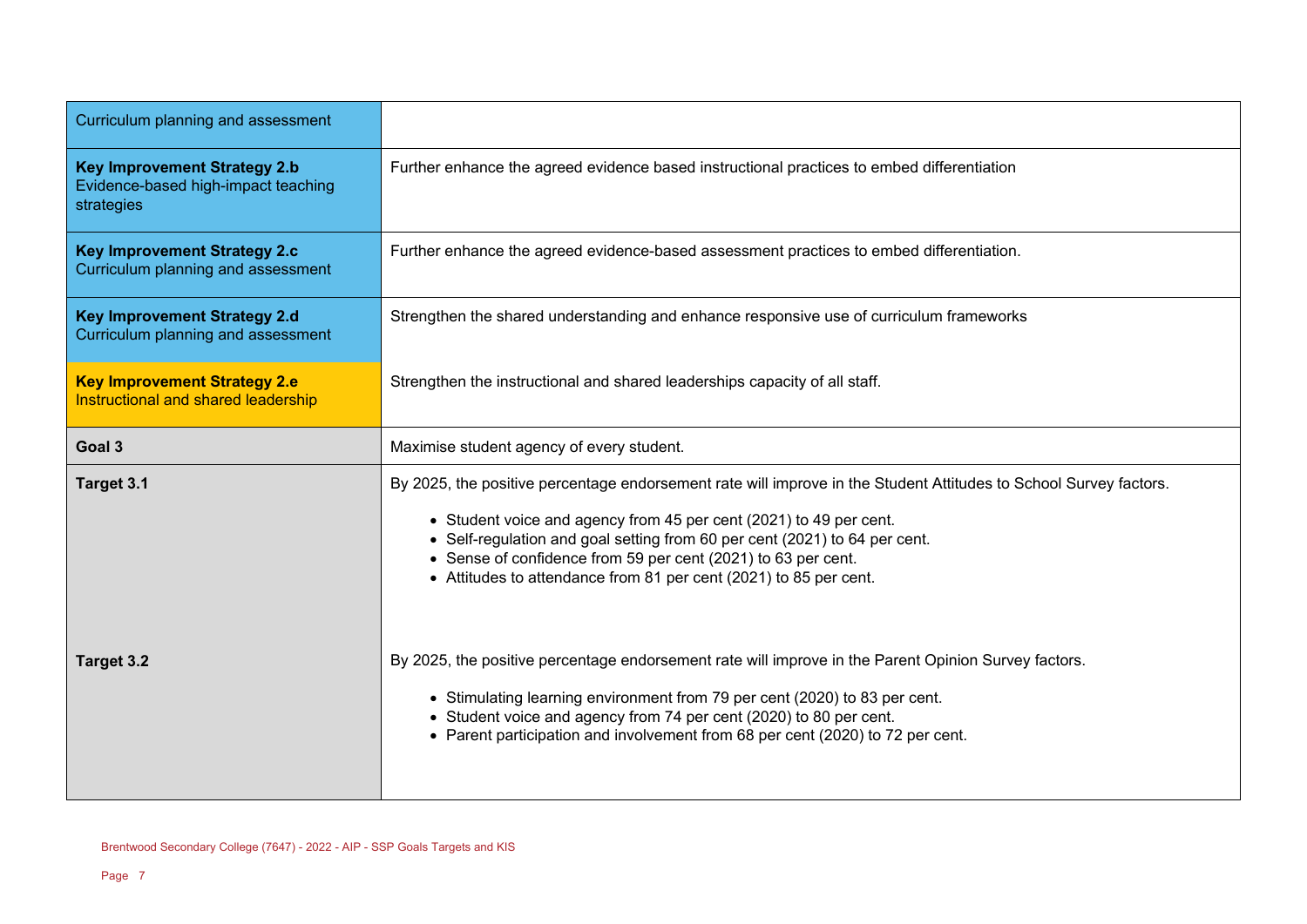| Target 3.3                                                                               | By 2025, the positive percentage endorsement rate will improve in the Staff Opinion Survey factors.                                                                                                                                                                                                                                                                                                                                                                                                                                   |
|------------------------------------------------------------------------------------------|---------------------------------------------------------------------------------------------------------------------------------------------------------------------------------------------------------------------------------------------------------------------------------------------------------------------------------------------------------------------------------------------------------------------------------------------------------------------------------------------------------------------------------------|
|                                                                                          | • Promote student ownership of learning goals from 54 per cent (2020) to 58 per cent.<br>• Use student feedback to improve practice from 75 per cent (2020) to 79 per cent.                                                                                                                                                                                                                                                                                                                                                           |
| <b>Key Improvement Strategy 3.a</b><br>Empowering students and building school<br>pride  | Develop and embed a whole school approach to enhance student agency                                                                                                                                                                                                                                                                                                                                                                                                                                                                   |
| <b>Key Improvement Strategy 3.b</b><br>Evidence-based high-impact teaching<br>strategies | Further enhance and embed the agreed evidence based instructional practices to enable student agency.                                                                                                                                                                                                                                                                                                                                                                                                                                 |
| Goal 4                                                                                   | Optimise student wellbeing.                                                                                                                                                                                                                                                                                                                                                                                                                                                                                                           |
| Target 4.1                                                                               | By 2025, the positive percentage endorsement rate will improve in the Student Attitudes to School Survey factors.<br>• Sense of connectedness from 50 per cent (2021) to 58 per cent.<br>• Resilience from 62 per cent (2019) to 66 per cent.<br>• Respect for diversity from 46 per cent (2021) to 50 per cent.<br>• Perceptions of LGBTIQ-Phobic discrimination from 25 per cent (2021) to 29 per cent.<br>• Teacher concern from 36 per cent (2021) to 40 per cent.<br>• Life satisfaction from 47 per cent (2021) to 51 per cent. |
| Target 4.2                                                                               | By 2025, the positive percentage endorsement rate will improve in the Parent Opinion Survey factors.<br>• Student connectedness from 84 per cent (2020) to 88 per cent.<br>• Confidence and resiliency skills from 81 per cent (2020) to 85 per cent.                                                                                                                                                                                                                                                                                 |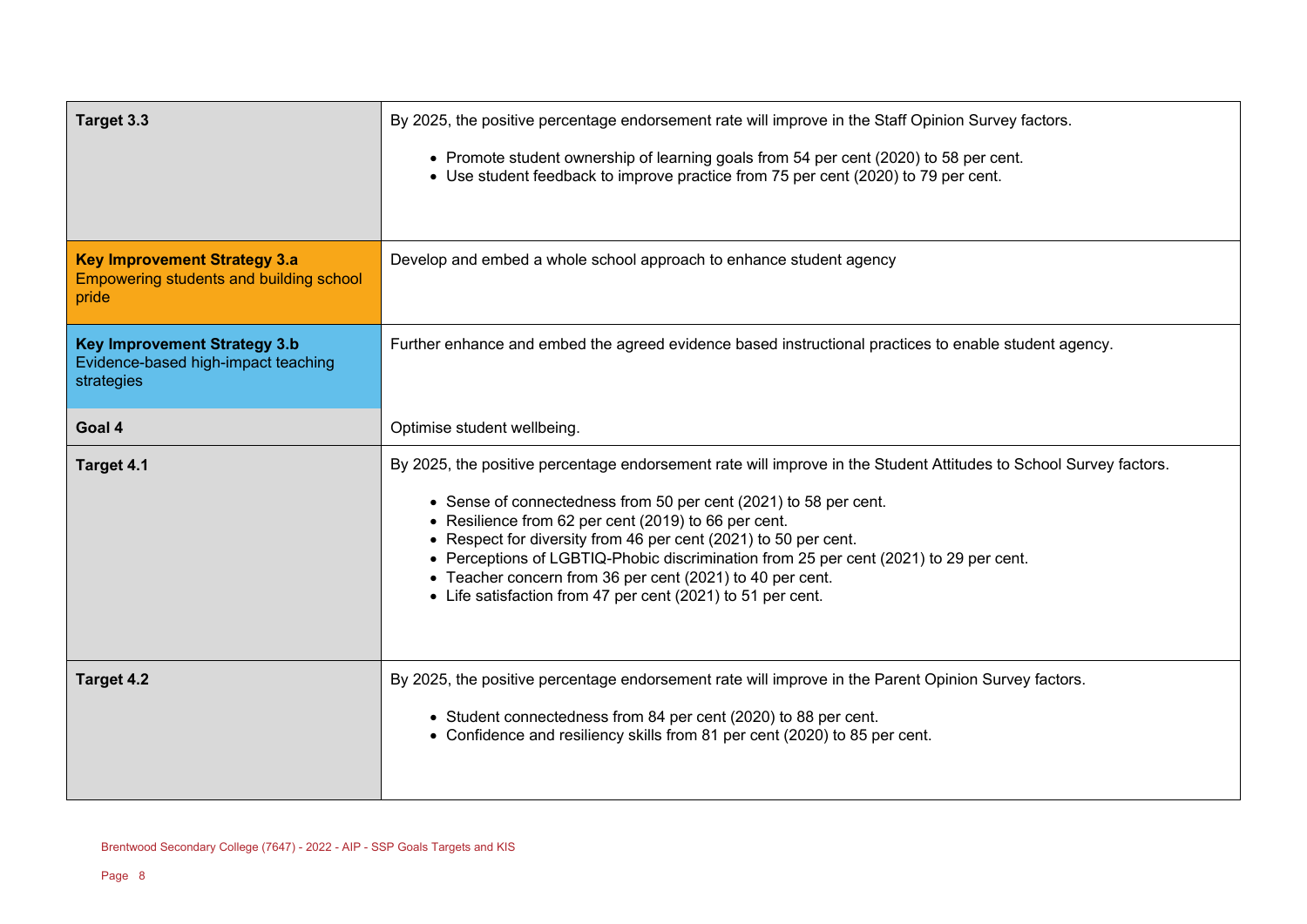| Target 4.3                                                                            | By 2025, the positive percentage endorsement rate will improve in the Staff Opinion Survey factors.<br>• Trust in students and parents from 64 per cent (2020) to 68 per cent.<br>• Staff professional safety from 42 per cent (2019) to 50 per cent.<br>• Staff psychological safety from 29 per cent (2019) to 40 per cent.<br>• Staff safety and wellbeing consultation and participation from 36 per cent (2019) to 44 per cent. |
|---------------------------------------------------------------------------------------|--------------------------------------------------------------------------------------------------------------------------------------------------------------------------------------------------------------------------------------------------------------------------------------------------------------------------------------------------------------------------------------------------------------------------------------|
| <b>Key Improvement Strategy 4.a</b><br>Health and wellbeing                           | Develop a whole school tiered approach to support student wellbeing.                                                                                                                                                                                                                                                                                                                                                                 |
| <b>Key Improvement Strategy 4.b</b><br>Health and wellbeing                           | Build staff capacity to improve student wellbeing capabilities.??                                                                                                                                                                                                                                                                                                                                                                    |
| <b>Key Improvement Strategy 4.c</b><br>Intellectual engagement and self-<br>awareness | Embed wellbeing capabilities within the whole school curriculum                                                                                                                                                                                                                                                                                                                                                                      |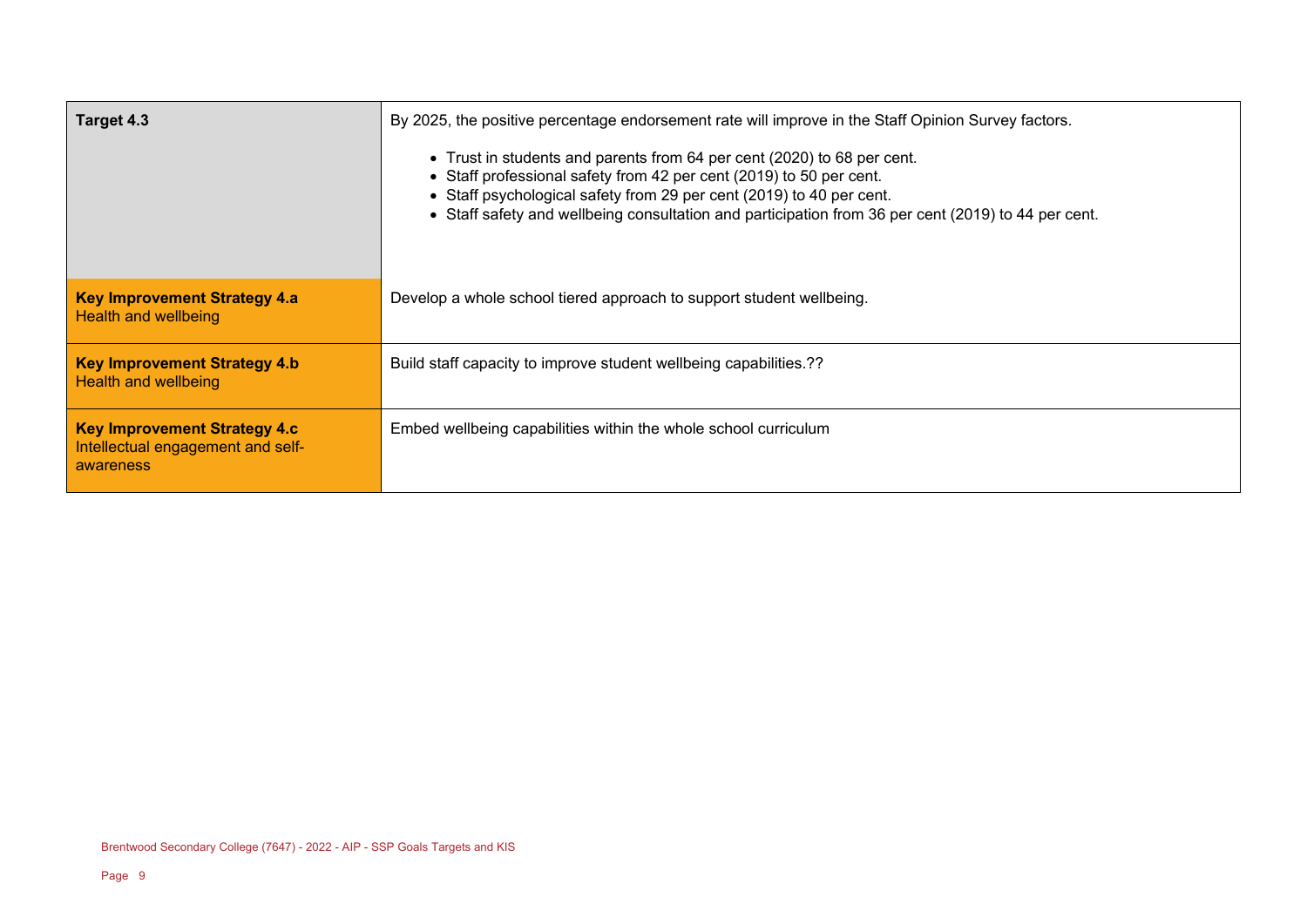## **Select Annual Goals and KIS**

| <b>Four Year Strategic Goals</b>                                                                                                                                                                                                                                                                                                                                                                                                                                                                                                                                                                                                       | Is this<br>selected for<br>focus this<br>year? | <b>Four Year Strategic Targets</b>                                                                                                                                                                                                                                                                                                                          | 12 month target<br>The 12 month target is an incremental<br>step towards meeting the 4-year target,<br>using the same data set. |
|----------------------------------------------------------------------------------------------------------------------------------------------------------------------------------------------------------------------------------------------------------------------------------------------------------------------------------------------------------------------------------------------------------------------------------------------------------------------------------------------------------------------------------------------------------------------------------------------------------------------------------------|------------------------------------------------|-------------------------------------------------------------------------------------------------------------------------------------------------------------------------------------------------------------------------------------------------------------------------------------------------------------------------------------------------------------|---------------------------------------------------------------------------------------------------------------------------------|
| <b>2022 Priorities Goal</b><br>Some of our students have thrived in<br>the remote learning environment,<br>others have maintained their learning<br>progress, and some need extra<br>learning and wellbeing support<br>despite the best efforts of their<br>teachers and families. In 2022 we will<br>continue to focus on student learning<br>- with an increased focus on<br>numeracy - and student wellbeing<br>through the 2022 Priorities Goal, a<br>learning Key Improvement Strategy<br>and a wellbeing Key Improvement<br>Strategy. We will teach and support<br>each student at their point of need<br>and in line with FISO. | Yes                                            | Support for the 2022 Priorities                                                                                                                                                                                                                                                                                                                             |                                                                                                                                 |
| Maximise the learning growth of<br>every student.                                                                                                                                                                                                                                                                                                                                                                                                                                                                                                                                                                                      | <b>No</b>                                      | By 2025, the percentage of students meeting or above NAPLAN<br>benchmark growth Year 7 to Year 9 will increase.<br>• Reading from 71per cent (2019) and 73 per cent (2021) to<br>77 per cent.<br>• Writing from 62 percent (2019) and 79 per cent (2021) to<br>83 per cent.<br>• Numeracy from 69 per cent (2019) and 65 per cent (2021)<br>to 73 per cent. |                                                                                                                                 |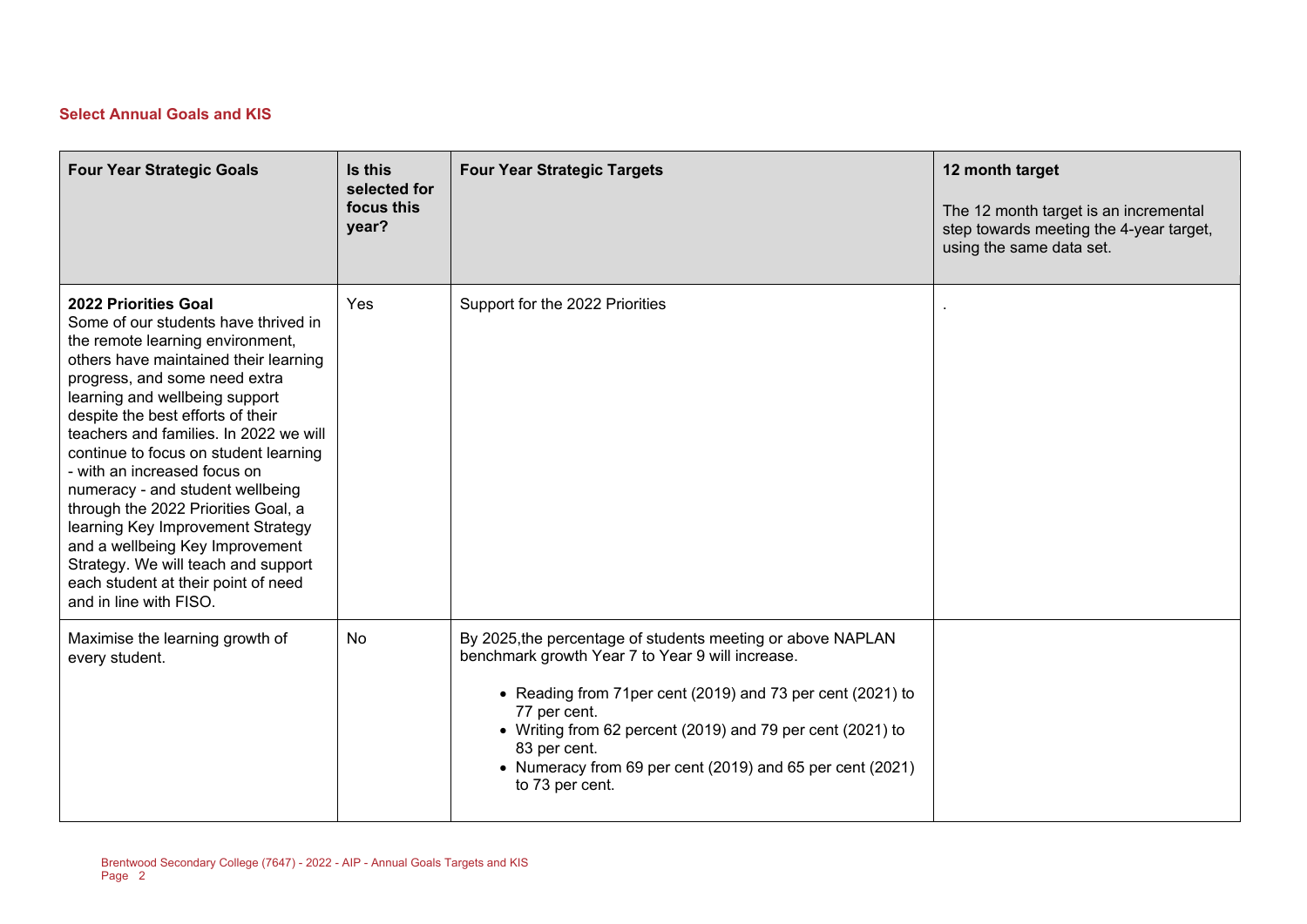|  |                                                                                                                                                                                                                                                                                                                                                                                                                                                            | By 2025, the percentage of students maintaining the top two bands,<br>Year 7 to Year 9, will increase.<br>• Reading from 61 per cent (2019) and 68 per cent (2021) to<br>72 per cent.<br>• Writing from 28 per cent (2019) and 36 per cent (2021) to<br>40 per cent.<br>• Numeracy from 68 per cent (2019) and 64 per cent (2021)<br>to 72 per cent. |  |
|--|------------------------------------------------------------------------------------------------------------------------------------------------------------------------------------------------------------------------------------------------------------------------------------------------------------------------------------------------------------------------------------------------------------------------------------------------------------|------------------------------------------------------------------------------------------------------------------------------------------------------------------------------------------------------------------------------------------------------------------------------------------------------------------------------------------------------|--|
|  | By 2025, the learning growth measured by teacher judgment<br>semester 2 to semester 2 for Year 7 to Year 10 students achieving<br>above expected growth will increase.<br>• Reading and viewing from 15.5 per cent (2019) and 13.25<br>per cent (2020) to 20 per cent.<br>• Writing from 16.75 per cent (2019) and 14.75 per cent<br>(2020) to 20 per cent.<br>• Number and Algebra from 11.4 per cent (2019) and 16.25<br>per cent (2020) to 20 per cent. |                                                                                                                                                                                                                                                                                                                                                      |  |
|  |                                                                                                                                                                                                                                                                                                                                                                                                                                                            | By 2025, increase the VCE Unit 3 and 4 subjects are at or above<br>the adjusted score of 0 according to the Selected VCE Studies<br>(Adjusted) VASS Report 10 from 23.3 per cent (2019) and 33.3 per<br>cent (2020) to 50 per cent.                                                                                                                  |  |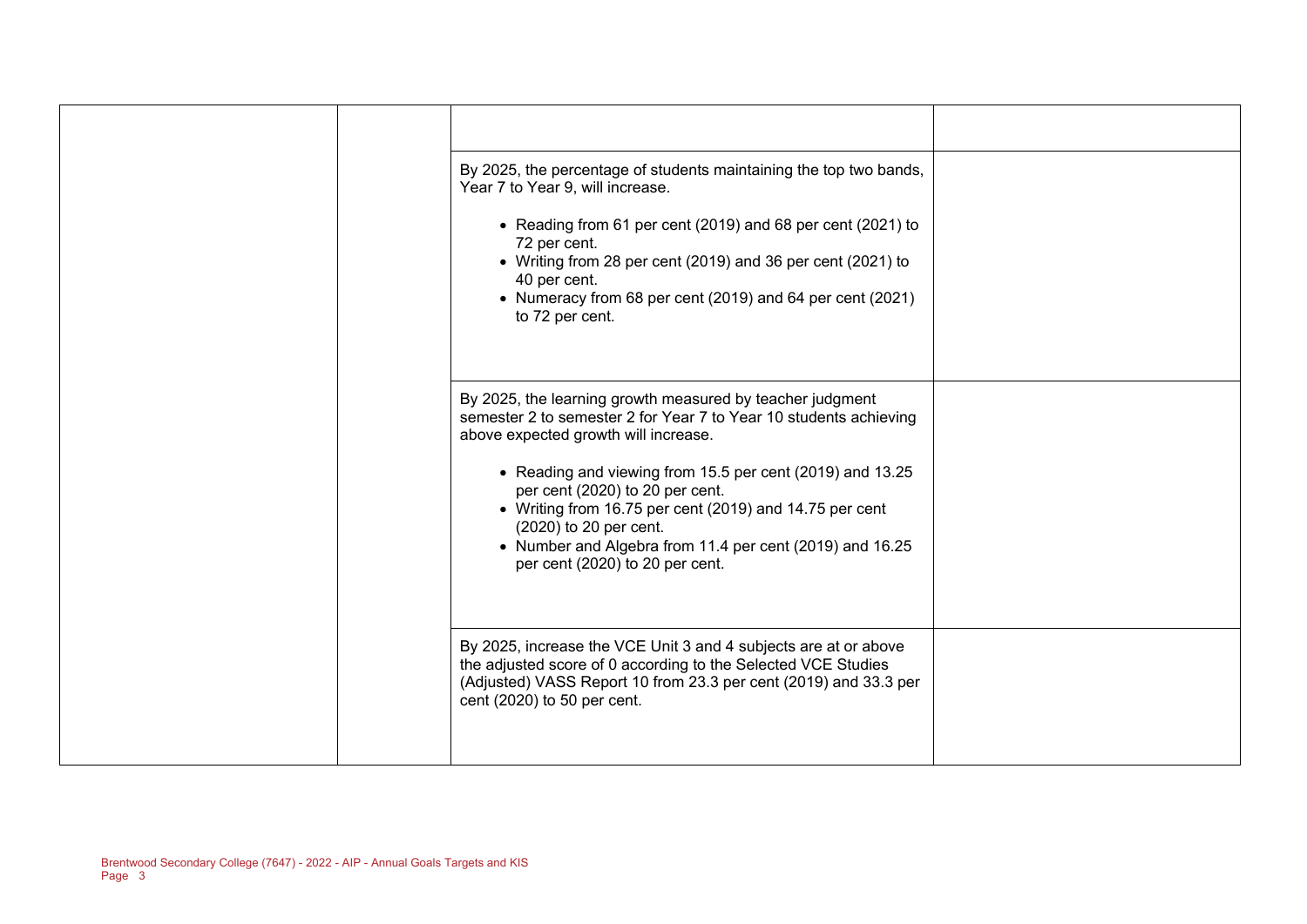|                                              |    | By 2025, the positive percentage endorsement rate will improve in<br>the Staff Opinion Survey factors.<br>• Academic emphasis from 58 per cent (2020) to 62 per<br>cent.<br>• Guaranteed and viable curriculum from 70 per cent (2020)<br>to 74 per cent.<br>• Collective efficacy from 67 per cent (2020) to 71 per cent.<br>• Staff trust in colleagues from 71 per cent (2020) to 75 per<br>cent.<br>• Teacher Collaboration from 40 per cent (2020) to 48 per<br>cent.<br>• Instructional leadership from 66 per cent (2020) to 70 per<br>cent.<br>• Understand how to analysis data from 53 per cent (2020)<br>to 61 per cent.<br>By 2025, the positive percentage endorsement rate will improve in<br>the Student Attitudes to School Survey factors.<br>• Stimulating learning from 56 per cent (2021) to 60 per<br>cent.<br>• Differentiated learning challenge from 56 per cent (2021) to<br>60 per cent. |  |
|----------------------------------------------|----|--------------------------------------------------------------------------------------------------------------------------------------------------------------------------------------------------------------------------------------------------------------------------------------------------------------------------------------------------------------------------------------------------------------------------------------------------------------------------------------------------------------------------------------------------------------------------------------------------------------------------------------------------------------------------------------------------------------------------------------------------------------------------------------------------------------------------------------------------------------------------------------------------------------------|--|
| Maximise student agency of every<br>student. | No | By 2025, the positive percentage endorsement rate will improve in<br>the Student Attitudes to School Survey factors.<br>• Student voice and agency from 45 per cent (2021) to 49<br>per cent.<br>• Self-regulation and goal setting from 60 per cent (2021) to<br>64 per cent.                                                                                                                                                                                                                                                                                                                                                                                                                                                                                                                                                                                                                                     |  |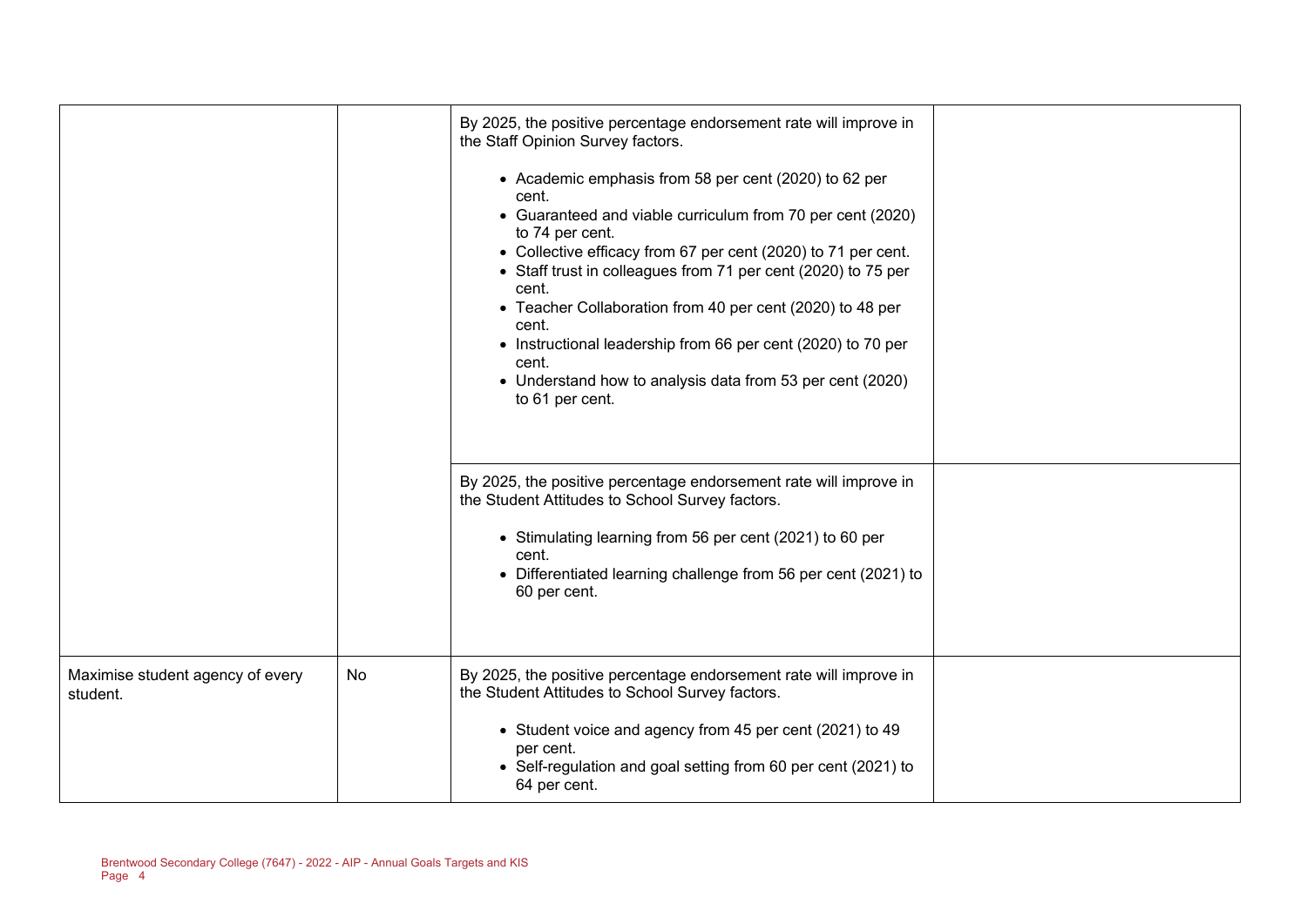|                             |    | • Sense of confidence from 59 per cent (2021) to 63 per<br>cent.<br>• Attitudes to attendance from 81 per cent (2021) to 85 per<br>cent.                                                                                                                                                                                                               |  |
|-----------------------------|----|--------------------------------------------------------------------------------------------------------------------------------------------------------------------------------------------------------------------------------------------------------------------------------------------------------------------------------------------------------|--|
|                             |    | By 2025, the positive percentage endorsement rate will improve in<br>the Parent Opinion Survey factors.<br>• Stimulating learning environment from 79 per cent (2020)<br>to 83 per cent.<br>• Student voice and agency from 74 per cent (2020) to 80<br>per cent.<br>• Parent participation and involvement from 68 per cent<br>(2020) to 72 per cent. |  |
|                             |    | By 2025, the positive percentage endorsement rate will improve in<br>the Staff Opinion Survey factors.<br>• Promote student ownership of learning goals from 54 per<br>cent (2020) to 58 per cent.<br>• Use student feedback to improve practice from 75 per cent<br>(2020) to 79 per cent.                                                            |  |
| Optimise student wellbeing. | No | By 2025, the positive percentage endorsement rate will improve in<br>the Student Attitudes to School Survey factors.<br>• Sense of connectedness from 50 per cent (2021) to 58 per<br>cent.<br>• Resilience from 62 per cent (2019) to 66 per cent.                                                                                                    |  |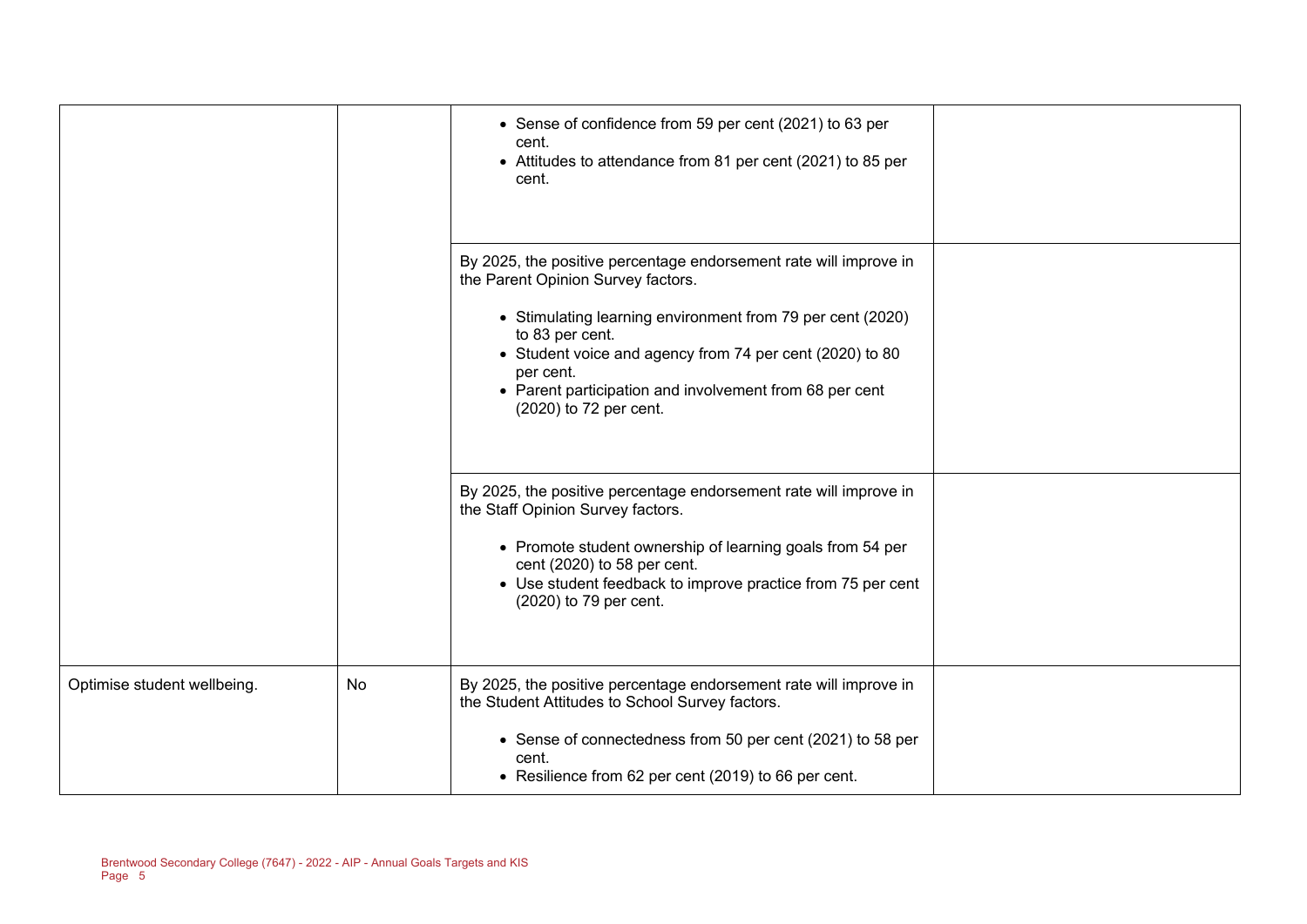| • Respect for diversity from 46 per cent (2021) to 50 per<br>cent.<br>• Perceptions of LGBTIQ-Phobic discrimination from 25 per<br>cent (2021) to 29 per cent.<br>• Teacher concern from 36 per cent (2021) to 40 per cent.<br>• Life satisfaction from 47 per cent (2021) to 51 per cent.                                                                                                                                                          |  |
|-----------------------------------------------------------------------------------------------------------------------------------------------------------------------------------------------------------------------------------------------------------------------------------------------------------------------------------------------------------------------------------------------------------------------------------------------------|--|
| By 2025, the positive percentage endorsement rate will improve in<br>the Parent Opinion Survey factors.<br>• Student connectedness from 84 per cent (2020) to 88 per<br>cent.<br>• Confidence and resiliency skills from 81 per cent (2020) to<br>85 per cent.                                                                                                                                                                                      |  |
| By 2025, the positive percentage endorsement rate will improve in<br>the Staff Opinion Survey factors.<br>• Trust in students and parents from 64 per cent (2020) to 68<br>per cent.<br>• Staff professional safety from 42 per cent (2019) to 50 per<br>cent.<br>• Staff psychological safety from 29 per cent (2019) to 40 per<br>cent.<br>• Staff safety and wellbeing consultation and participation<br>from 36 per cent (2019) to 44 per cent. |  |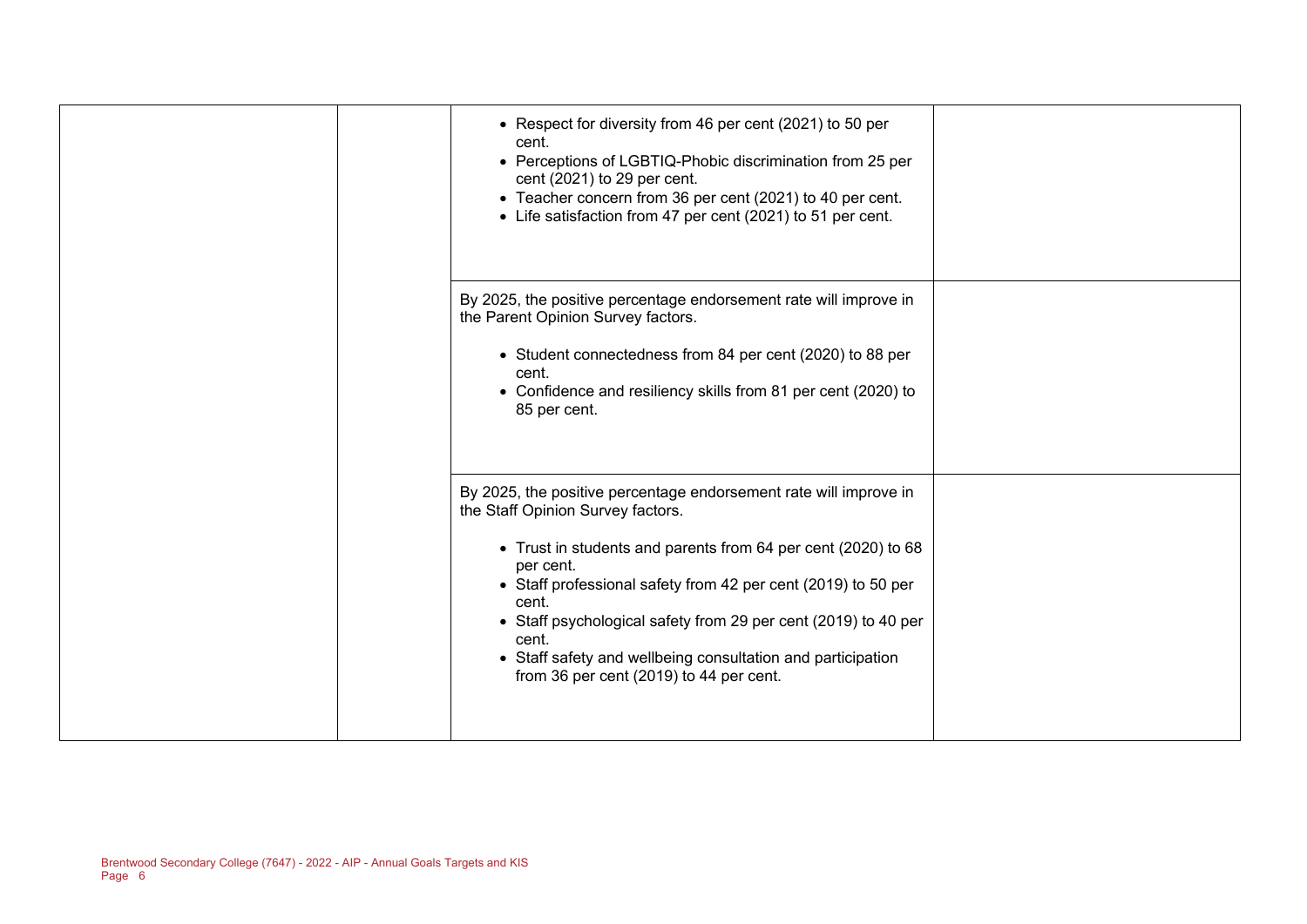| Goal 1                                                                                                                                                                                                                                                                                    | <b>2022 Priorities Goal</b><br>Some of our students have thrived in the remote learning environment, others have maintained their learning progress, and<br>some need extra learning and wellbeing support despite the best efforts of their teachers and families. In 2022 we will continue<br>to focus on student learning - with an increased focus on numeracy - and student wellbeing through the 2022 Priorities Goal, a<br>learning Key Improvement Strategy and a wellbeing Key Improvement Strategy. We will teach and support each student at<br>their point of need and in line with FISO. |                                              |  |  |
|-------------------------------------------------------------------------------------------------------------------------------------------------------------------------------------------------------------------------------------------------------------------------------------------|-------------------------------------------------------------------------------------------------------------------------------------------------------------------------------------------------------------------------------------------------------------------------------------------------------------------------------------------------------------------------------------------------------------------------------------------------------------------------------------------------------------------------------------------------------------------------------------------------------|----------------------------------------------|--|--|
| 12 Month Target 1.1                                                                                                                                                                                                                                                                       |                                                                                                                                                                                                                                                                                                                                                                                                                                                                                                                                                                                                       |                                              |  |  |
| <b>Key Improvement Strategies</b>                                                                                                                                                                                                                                                         |                                                                                                                                                                                                                                                                                                                                                                                                                                                                                                                                                                                                       | Is this KIS selected for focus this<br>year? |  |  |
| KIS <sub>1</sub><br>Priority 2022 Dimension                                                                                                                                                                                                                                               | Learning - Support both those who need extra support and those who have thrived to<br>continue to extend their learning, especially in numeracy                                                                                                                                                                                                                                                                                                                                                                                                                                                       | Yes                                          |  |  |
| KIS <sub>2</sub><br>Priority 2022 Dimension                                                                                                                                                                                                                                               | Wellbeing - Effectively mobilise available resources to support students' wellbeing and<br>mental health, especially the most vulnerable                                                                                                                                                                                                                                                                                                                                                                                                                                                              | Yes                                          |  |  |
| Explain why the school has selected<br>this KIS as a focus for this year. Please<br>make reference to the self-evaluation,<br>relevant school data, the progress<br>against School Strategic Plan (SSP)<br>goals, targets, and the diagnosis of<br>issues requiring particular attention. | Please leave this field empty. Schools are not required to provide a rationale as this is in line with system priorities for 2022.                                                                                                                                                                                                                                                                                                                                                                                                                                                                    |                                              |  |  |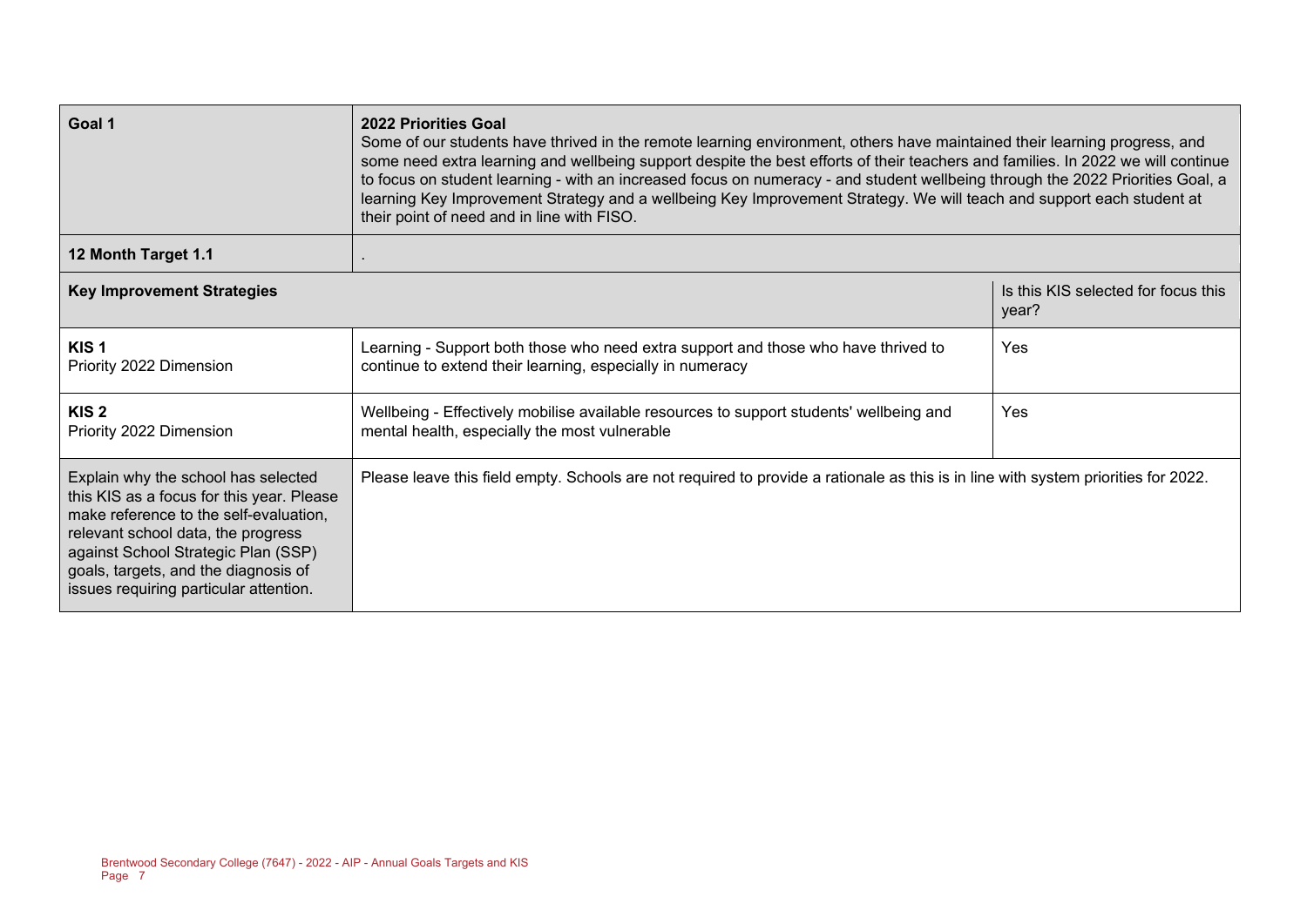### **Define Actions, Outcomes and Activities**

| Goal 1                                      | <b>2022 Priorities Goal</b><br>Some of our students have thrived in the remote learning environment, others have maintained their learning progress, and some<br>need extra learning and wellbeing support despite the best efforts of their teachers and families. In 2022 we will continue to focus on<br>student learning - with an increased focus on numeracy - and student wellbeing through the 2022 Priorities Goal, a learning Key<br>Improvement Strategy and a wellbeing Key Improvement Strategy. We will teach and support each student at their point of need and<br>in line with FISO.                                                                                                                                                                                                                                                                                                                                                                                              |
|---------------------------------------------|----------------------------------------------------------------------------------------------------------------------------------------------------------------------------------------------------------------------------------------------------------------------------------------------------------------------------------------------------------------------------------------------------------------------------------------------------------------------------------------------------------------------------------------------------------------------------------------------------------------------------------------------------------------------------------------------------------------------------------------------------------------------------------------------------------------------------------------------------------------------------------------------------------------------------------------------------------------------------------------------------|
| 12 Month Target 1.1                         |                                                                                                                                                                                                                                                                                                                                                                                                                                                                                                                                                                                                                                                                                                                                                                                                                                                                                                                                                                                                    |
| KIS <sub>1</sub><br>Priority 2022 Dimension | Learning - Support both those who need extra support and those who have thrived to continue to extend their learning, especially in<br>numeracy                                                                                                                                                                                                                                                                                                                                                                                                                                                                                                                                                                                                                                                                                                                                                                                                                                                    |
| <b>Actions</b>                              | 1. Enhance teacher practice through the continuous improvement of Professional Learning Communities.<br>2. Enhance and evolve the consistent use of the schools agreed Instructional Model (GROWTH) to improve student learning growth<br>3. Further develop and embed rigorous and purposeful evidence-based assessments<br>4. Enhance staff capability in the use of the Victorian Curriculum and VCE as a continuum of learning<br>5. Build staff collective capability in peer professional challenge<br>6. Embed opportunities through whole school approach to student agency for their learning assessment and to co-construct<br>curriculum.                                                                                                                                                                                                                                                                                                                                               |
| <b>Outcomes</b>                             | Students will:<br>- know where they are placed on their developmental rubrics and what their next steps are in their learning<br>- set goals to progress their learning and wellbeing<br>- be able to identify consistent elements within all their lessons<br>- receive targeted academic support or intervention as a part of their Individual Education Plan<br>- challenge themselves at their point of need ensuring they progress their learning<br>Teachers will:<br>- follow an evidenced based collaborative PLC inquiry cycle to identify student needs, implement, trial and observe new strategies,<br>moderate and evaluate their impact on student outcomes<br>- use Individual Education Plans and student data to differentiate learning to meet the students' point of need<br>- use a range of formative assessment strategies in order to select, implement and monitor responsive teaching pedagogies<br>- follow agreed norms and protocols to challenge and improve practice |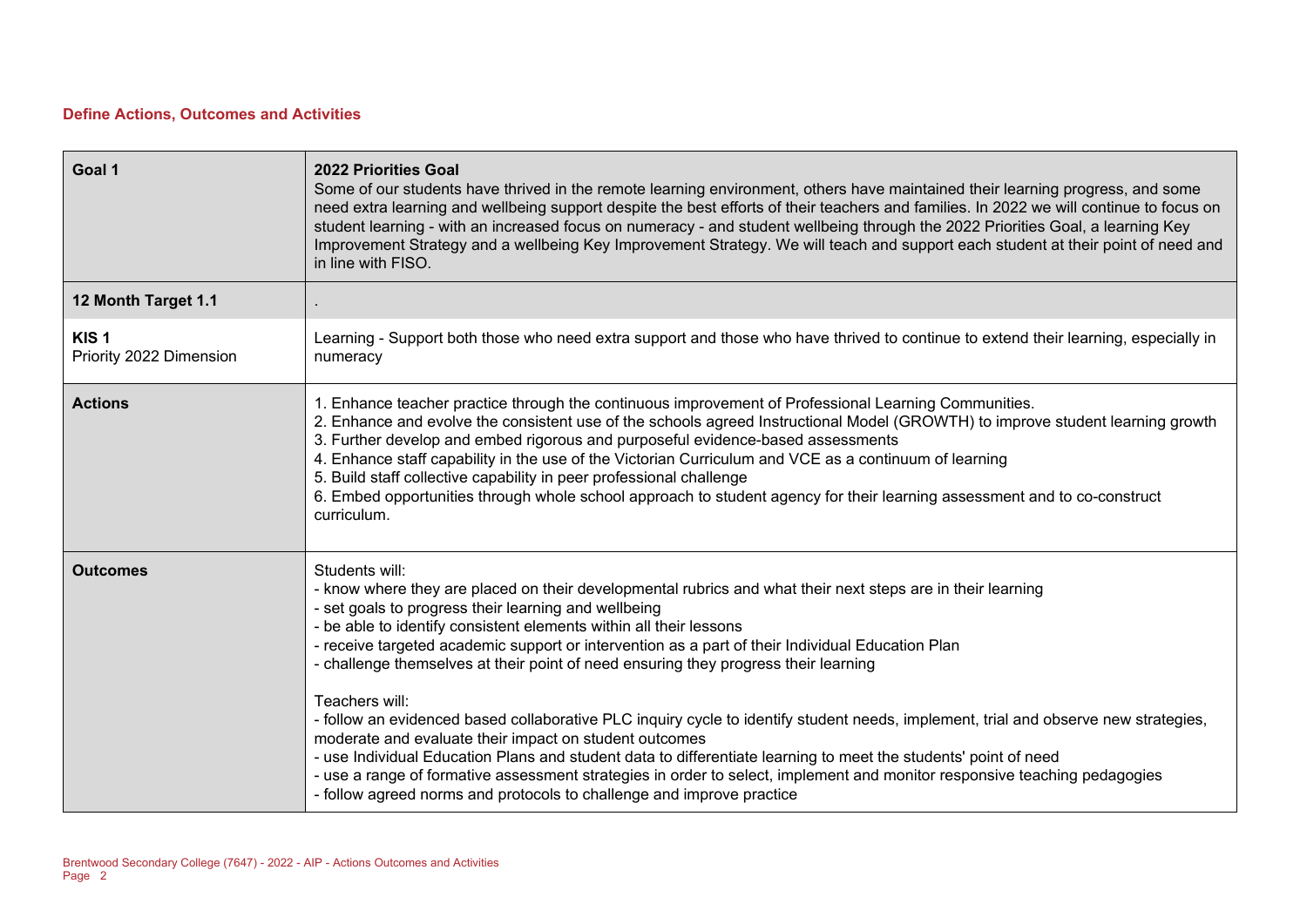|                           | - have an agreed and shared understanding of student agency<br>- develop and implement an agreed lesson framework<br>- help students identify goals using developmental rubrics<br>- have a greater understanding of numeracy in their curriculum area and trial shared numeracy strategies<br>Leaders will:<br>- support teaching staff to build assessment and differentiation practices through clear processes and professional learning<br>- co-construct a lesson framework with teaching staff<br>- support teachers' growth through PLCs, Faculty Meetings and the Observational Framework<br>- develop a coaching framework<br>- support schools in the North Eastern Victorian Region with their implementation of PLCs<br>- support teachers in embedding PLCs<br>- improve their own and staff data literacy<br>- develop a whole school Numeracy Strategy<br>- empower teachers to co-construct a shared understanding of student agency<br>- continue to embed the use of IEPs<br>The Community will:<br>- have high expectations for student learning and personal growth as well as academic performance                                                           |
|---------------------------|------------------------------------------------------------------------------------------------------------------------------------------------------------------------------------------------------------------------------------------------------------------------------------------------------------------------------------------------------------------------------------------------------------------------------------------------------------------------------------------------------------------------------------------------------------------------------------------------------------------------------------------------------------------------------------------------------------------------------------------------------------------------------------------------------------------------------------------------------------------------------------------------------------------------------------------------------------------------------------------------------------------------------------------------------------------------------------------------------------------------------------------------------------------------------------|
| <b>Success Indicators</b> | Early:<br>- Developmental rubrics will show student learning growth<br>- Student IEPs will identify goals and strategies to meet individual student needs<br>- Teachers will report increased use of edapt<br>- IEPs to identify learning needs of students<br>- All PLCs will identify a measurable crumb<br>- Data Walls are being used to track student learning growth<br>- Observation of PLCs indicate important elements are 'tight'<br>- Students report increased impact of PIVOT student voice surveys in their classes<br>- Students in years 7-11 will know and understand their PAT results.<br>Late:<br>- Curriculum and assessment documentation in all faculties will incorporate social and emotional learning<br>- Documented student leaner model shared with staff as part of the Brentwood Professional Practice - handbook<br>- PIVOT survey to show an increase in the lowest three responses from 2021 (1. This class keeps my attention / 2. This teacher<br>pushes me to set challenging learning goals / 3. This teacher makes what we are learning interesting)<br>- Student Forums to show an increase in student voice as a result of PIVOT surveys. |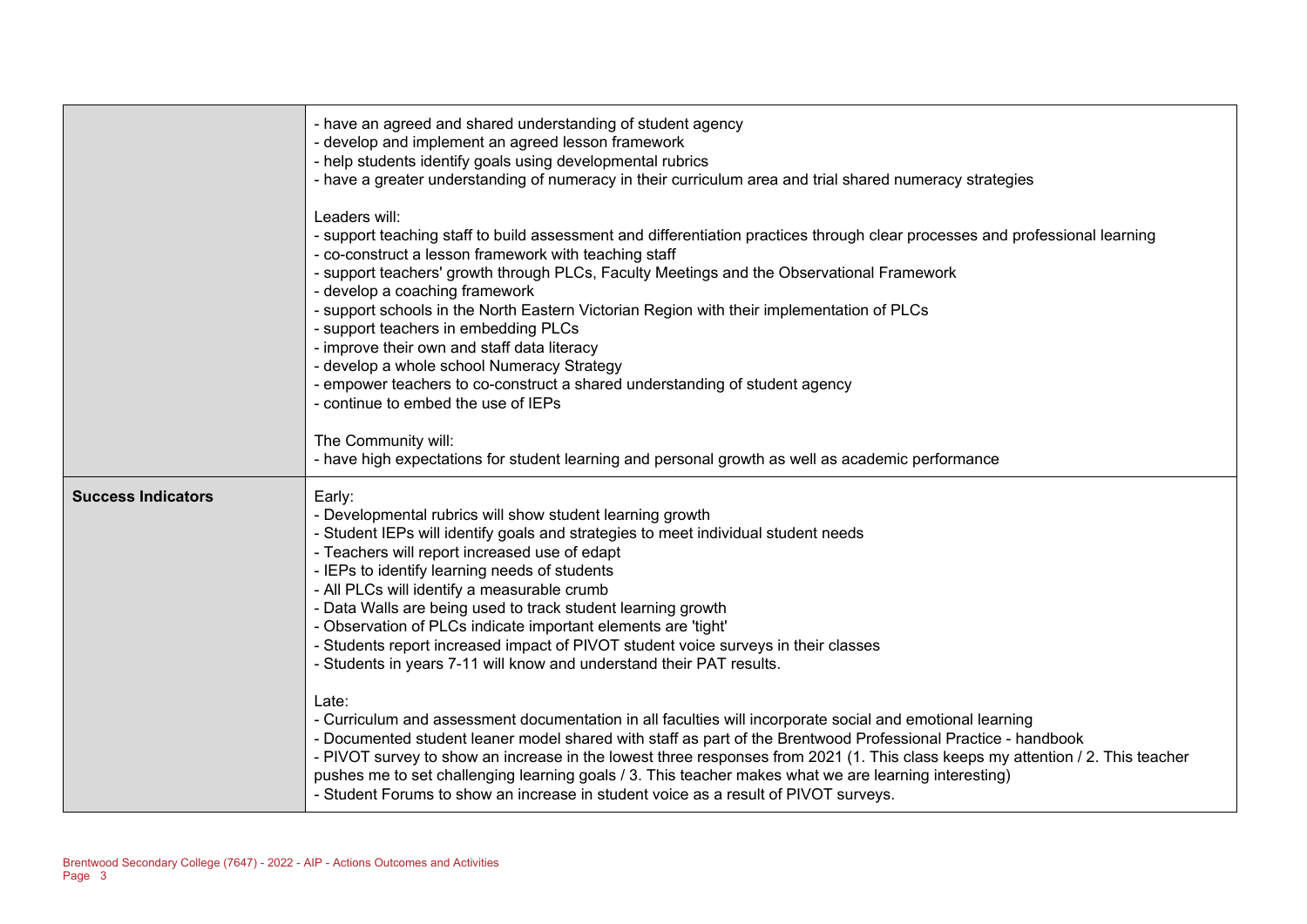| - PAT Testing and PLC data walls to show learning growth for identified students.<br>- Students can articulate their progress towards their IEP goals<br>- Observations and learning walks identify elements of the agreed lesson framework<br>- More differentiated teaching resources and strategies will be evident in classroom observations and PDP discussions<br>- Semester 2 teacher judgements will more closely align with other datasets<br>- Learner Profile has been trialed with a group of students |
|--------------------------------------------------------------------------------------------------------------------------------------------------------------------------------------------------------------------------------------------------------------------------------------------------------------------------------------------------------------------------------------------------------------------------------------------------------------------------------------------------------------------|
|--------------------------------------------------------------------------------------------------------------------------------------------------------------------------------------------------------------------------------------------------------------------------------------------------------------------------------------------------------------------------------------------------------------------------------------------------------------------------------------------------------------------|

| <b>Activities and Milestones</b>                                                                                                                                        | <b>People Responsible</b>                                                                     | Is this a PL<br><b>Priority</b> | When                             | <b>Funding Streams</b>                                                                                                                                                                                                       |
|-------------------------------------------------------------------------------------------------------------------------------------------------------------------------|-----------------------------------------------------------------------------------------------|---------------------------------|----------------------------------|------------------------------------------------------------------------------------------------------------------------------------------------------------------------------------------------------------------------------|
| Teachers to work collaboratively through a structured review of<br>previous VCE Data and identify areas for improvement in 2022 as<br>a professional learning activity. | ☑ Assistant Principal<br>$\boxtimes$ Leading Teacher(s)<br>$\boxtimes$ Learning Specialist(s) | <b>Ø</b> PLP Priority           | from:<br>Term 1<br>to:<br>Term 1 | \$2,000.00<br>Equity funding will<br>be used<br>$\Box$ Disability Inclusion<br>Tier 2 Funding will be<br>used<br>$\Box$ Schools Mental<br>Health Menu items<br>will be used which<br>may include DET<br>funded or free items |
| eDapt learner profile will be trialed with a group of students and<br>staff.                                                                                            | $\boxtimes$ Leading Teacher(s)                                                                | $\Box$ PLP Priority             | from:<br>Term 1<br>to:<br>Term 3 | \$12,000.00<br>$\Box$ Equity funding will<br>be used<br>$\Box$ Disability Inclusion<br>Tier 2 Funding will be<br>used<br>$\Box$ Schools Mental<br>Health Menu items<br>will be used which                                    |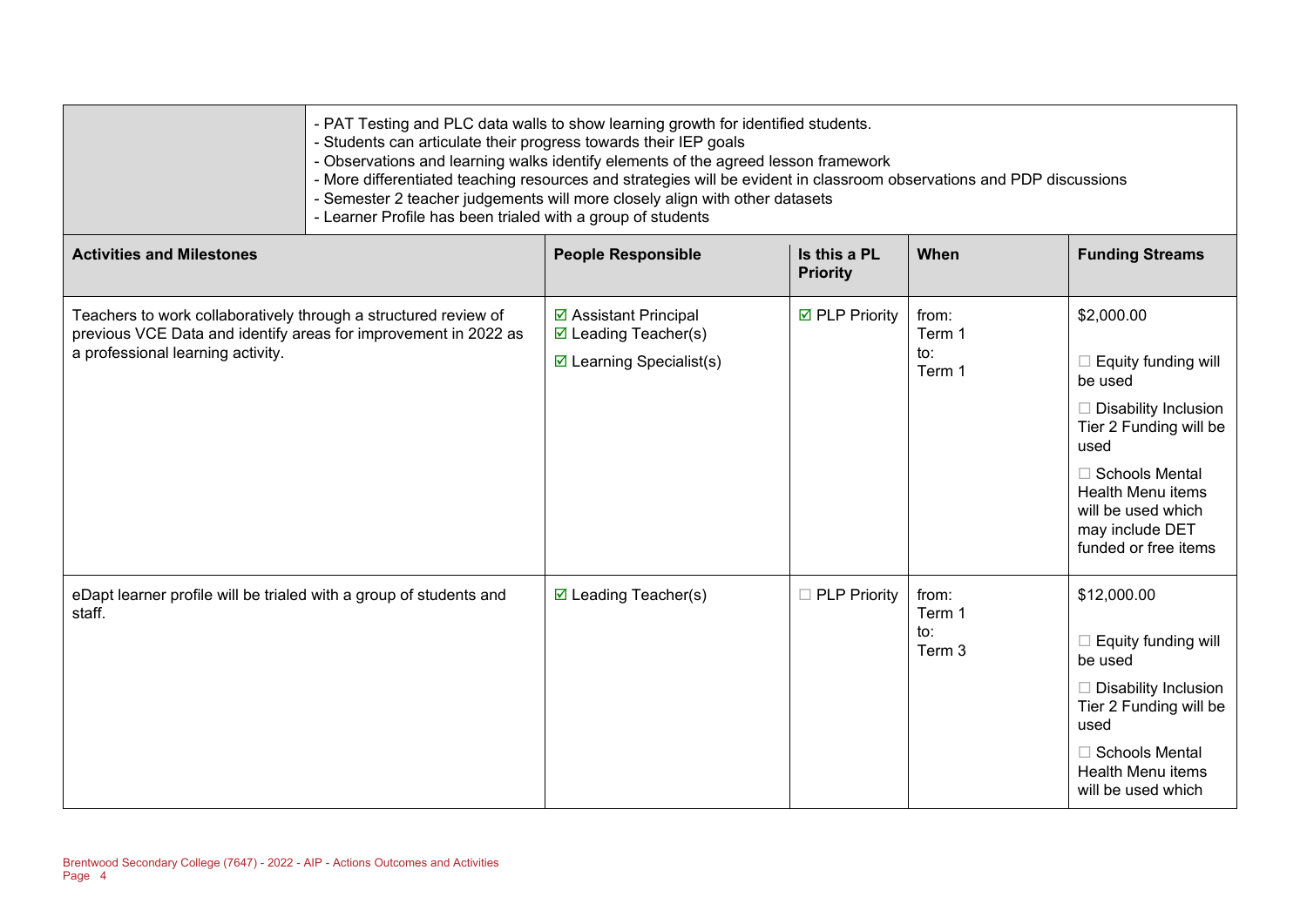|                                                                                                                                                                                                                                                                                                                                                                                                  |                                                         |                       |                                  | may include DET<br>funded or free items                                                                                                                                                                                                    |
|--------------------------------------------------------------------------------------------------------------------------------------------------------------------------------------------------------------------------------------------------------------------------------------------------------------------------------------------------------------------------------------------------|---------------------------------------------------------|-----------------------|----------------------------------|--------------------------------------------------------------------------------------------------------------------------------------------------------------------------------------------------------------------------------------------|
| <b>Professional Learning Communities</b><br>All teaching staff will be led through a structured inquiry cycle in<br>faculty based PLC teams throughout the year.<br>A PLC Brentwood handbook will be developed and published to<br>assist staff in implementing inquiry cycles effectively.                                                                                                      | ☑ Assistant Principal<br>$\boxtimes$ Leading Teacher(s) | <b>☑</b> PLP Priority | from:<br>Term 1<br>to:<br>Term 2 | \$0.00<br>$\Box$ Equity funding will<br>be used<br>$\Box$ Disability Inclusion<br>Tier 2 Funding will be<br>used<br>$\Box$ Schools Mental<br><b>Health Menu items</b><br>will be used which<br>may include DET<br>funded or free items     |
| Responsive Teaching Professional Learning & Instructional Model<br>- Staff will co-construct a shared lesson framework that supports<br>the implementation of the GROWTH instruction model with a focus<br>on responsive teaching strategies.<br>- Staff will re-engage with the GROWTH Instructional Model during<br>professional learning.<br>- Professional Learning with Bronwyn Ryrie Jones | ☑ Assistant Principal<br>☑ Leadership Team              | ☑ PLP Priority        | from:<br>Term 1<br>to:<br>Term 2 | \$5,500.00<br>$\Box$ Equity funding will<br>be used<br>$\Box$ Disability Inclusion<br>Tier 2 Funding will be<br>used<br>$\Box$ Schools Mental<br><b>Health Menu items</b><br>will be used which<br>may include DET<br>funded or free items |
| PLC Link School:<br>- Host Open Days (Virtual and/or Onsite)<br>Establish a PLC Community of Practice with the region.<br>- Develop PLC Link School Handbook                                                                                                                                                                                                                                     | ☑ Assistant Principal                                   | <b>Ø</b> PLP Priority | from:<br>Term 1                  | \$100,000.00                                                                                                                                                                                                                               |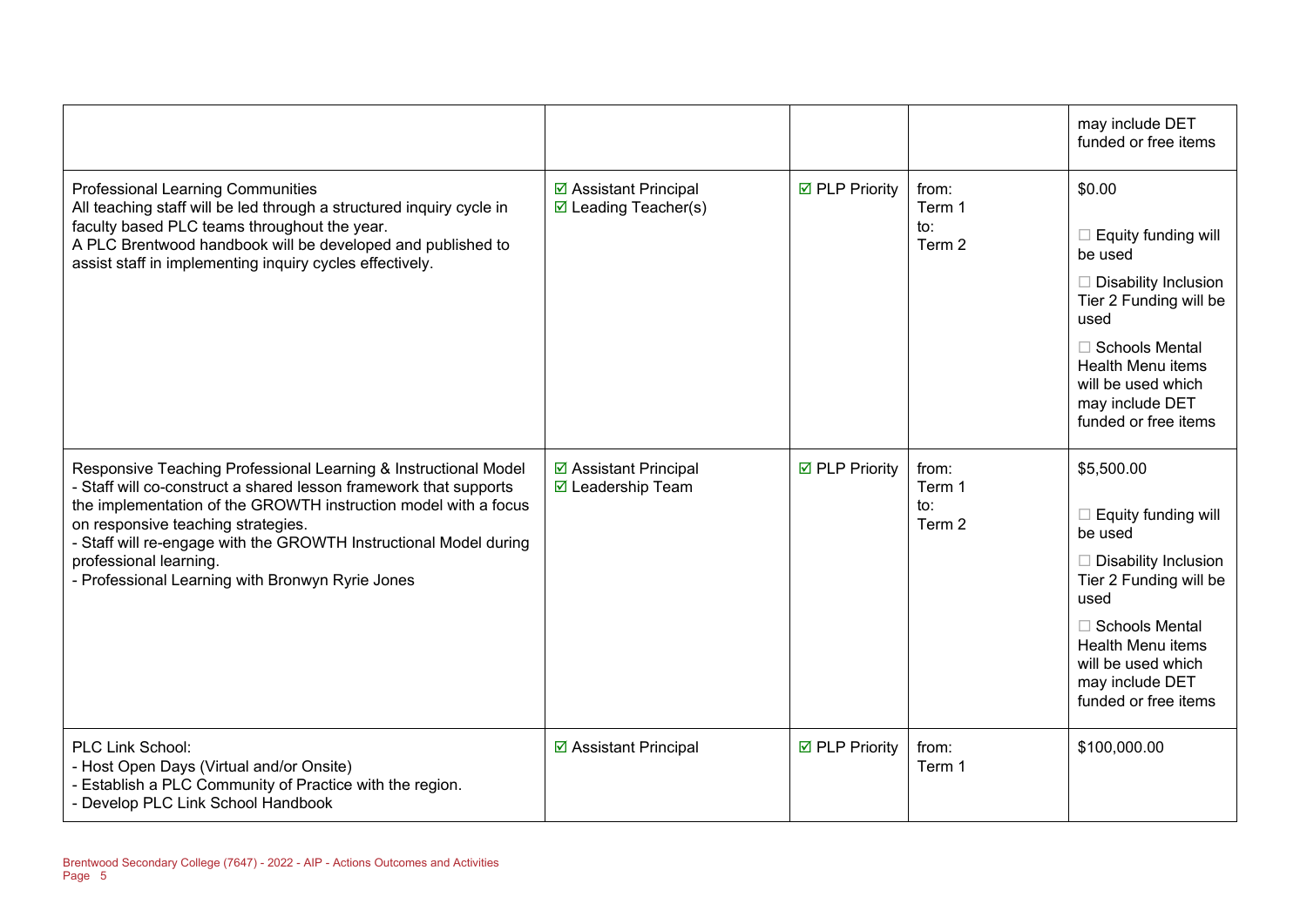|                                                                                                                                                                                                                                               |                                                         |                     | to:<br>Term 4                               | $\Box$ Equity funding will<br>be used<br>$\Box$ Disability Inclusion<br>Tier 2 Funding will be<br>used<br>$\Box$ Schools Mental<br>Health Menu items<br>will be used which<br>may include DET<br>funded or free items           |
|-----------------------------------------------------------------------------------------------------------------------------------------------------------------------------------------------------------------------------------------------|---------------------------------------------------------|---------------------|---------------------------------------------|---------------------------------------------------------------------------------------------------------------------------------------------------------------------------------------------------------------------------------|
| Observation Framework implemented.                                                                                                                                                                                                            | ☑ Assistant Principal<br>$\boxtimes$ Leading Teacher(s) | ☑ PLP Priority      | from:<br>Term 1<br>$\mathsf{to}:$<br>Term 4 | \$0.00<br>$\Box$ Equity funding will<br>be used<br>$\Box$ Disability Inclusion<br>Tier 2 Funding will be<br>used<br>$\Box$ Schools Mental<br>Health Menu items<br>will be used which<br>may include DET<br>funded or free items |
| Explore the research behind multi-tiered systems of support (i.e.<br>response to intervention framework) and develop a differentiated<br>response model that meets the needs of students incorporating<br>student individual education plans. | ☑ Assistant Principal<br>☑ Leadership Team              | $\Box$ PLP Priority | from:<br>Term 2<br>$\mathsf{to}:$<br>Term 3 | \$0.00<br>$\Box$ Equity funding will<br>be used<br>$\Box$ Disability Inclusion<br>Tier 2 Funding will be<br>used                                                                                                                |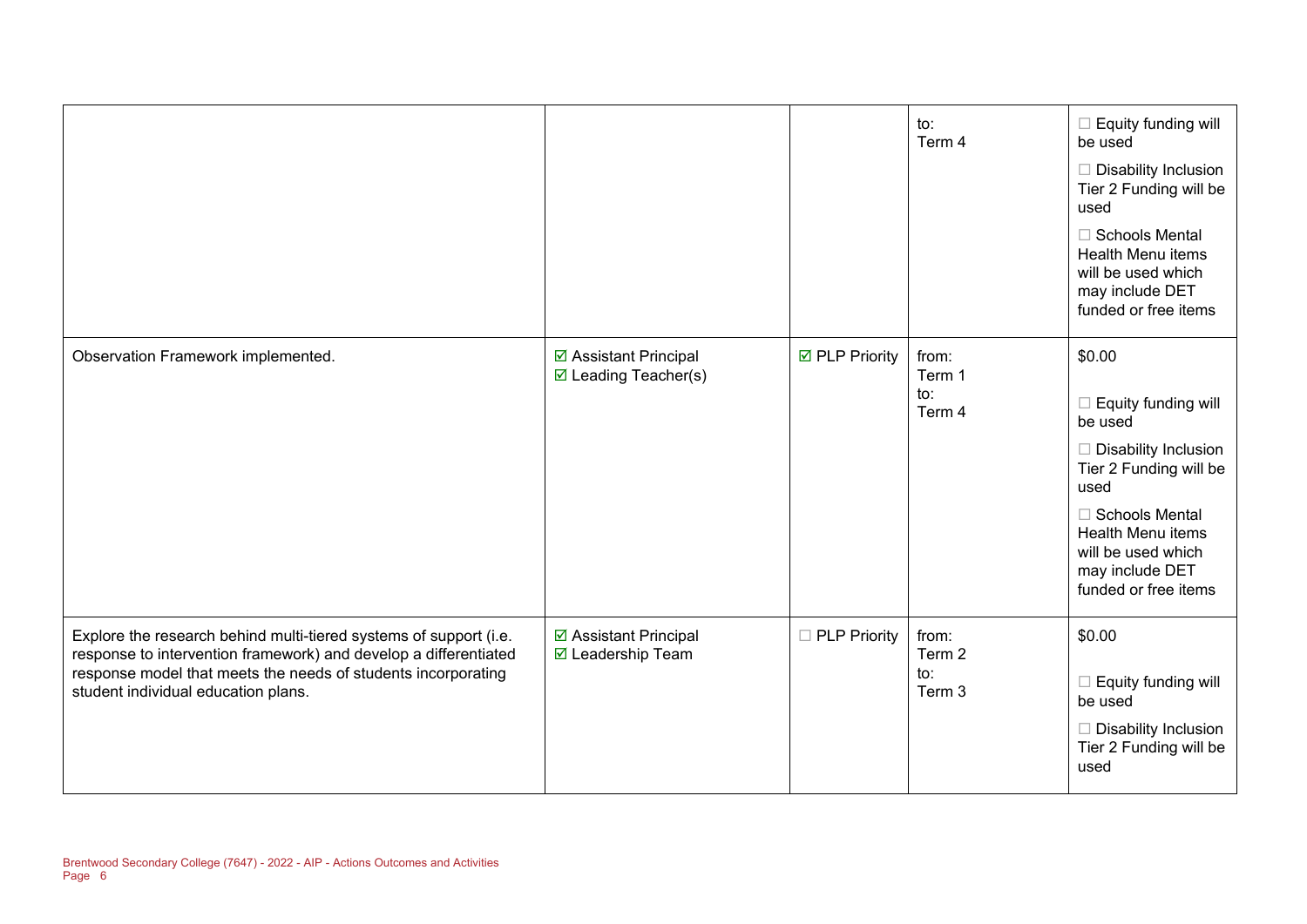|                                                                                        |                                                                              |                |                                  | <b>Schools Mental</b><br><b>Health Menu items</b><br>will be used which<br>may include DET<br>funded or free items                                                                                                                                              |
|----------------------------------------------------------------------------------------|------------------------------------------------------------------------------|----------------|----------------------------------|-----------------------------------------------------------------------------------------------------------------------------------------------------------------------------------------------------------------------------------------------------------------|
| Documented Assessment Schedule from Years 7 - 12.                                      | <b>Ø</b> All Staff<br><b>Ø</b> KLA Leader<br>$\boxtimes$ Leading Teacher(s)  | ☑ PLP Priority | from:<br>Term 1<br>to:<br>Term 1 | \$0.00<br>Equity funding will<br>be used<br>Disability Inclusion<br>Tier 2 Funding will be<br>used<br>$\Box$ Schools Mental<br>Health Menu items<br>will be used which<br>may include DET<br>funded or free items                                               |
| Literacy and Numeracy Capacity Building for staff and targeted<br>support for students | $\boxtimes$ Learning Specialist(s)<br>☑ Literacy Leader<br>☑ Numeracy Leader | ☑ PLP Priority | from:<br>Term 1<br>to:<br>Term 4 | \$297,000.00<br>$\boxdot$ Equity funding will<br>be used<br>Disability Inclusion<br>$\overline{\phantom{a}}$<br>Tier 2 Funding will be<br>used<br>□ Schools Mental<br><b>Health Menu items</b><br>will be used which<br>may include DET<br>funded or free items |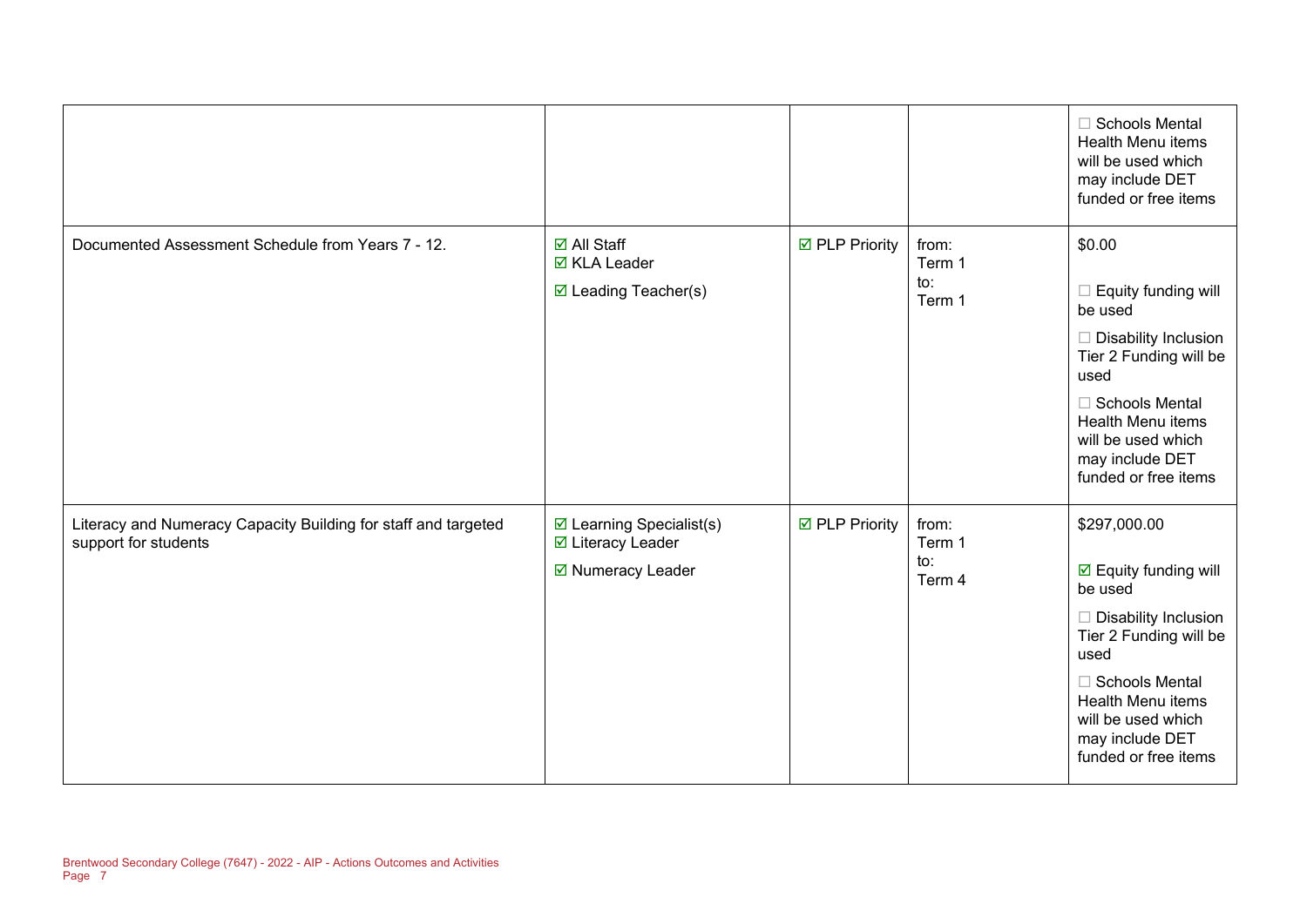| Review the GROWTH Instructional Model and develop agreed<br>lesson elements.          | ☑ Leadership Team      | □ PLP Priority      | from:<br>Term 3<br>to:<br>Term 4 | \$0.00<br>Equity funding will<br>be used<br>Disability Inclusion<br>Tier 2 Funding will be<br>used<br><b>Schools Mental</b><br>Health Menu items<br>will be used which<br>may include DET<br>funded or free items |
|---------------------------------------------------------------------------------------|------------------------|---------------------|----------------------------------|-------------------------------------------------------------------------------------------------------------------------------------------------------------------------------------------------------------------|
| Academy Teaching Excellence Program to be completed by 3 staff                        | $\boxtimes$ Teacher(s) | $\Box$ PLP Priority | from:<br>Term 1<br>to:<br>Term 4 | \$0.00<br>Equity funding will<br>be used<br><b>Disability Inclusion</b><br>Tier 2 Funding will be<br>used<br>Schools Mental<br>Health Menu items<br>will be used which<br>may include DET<br>funded or free items |
| Continued development and implementation of Developmental<br>Rubrics in all faculties | $\boxtimes$ Teacher(s) | ☑ PLP Priority      | from:<br>Term 1<br>to:<br>Term 4 | \$0.00<br>Equity funding will<br>be used                                                                                                                                                                          |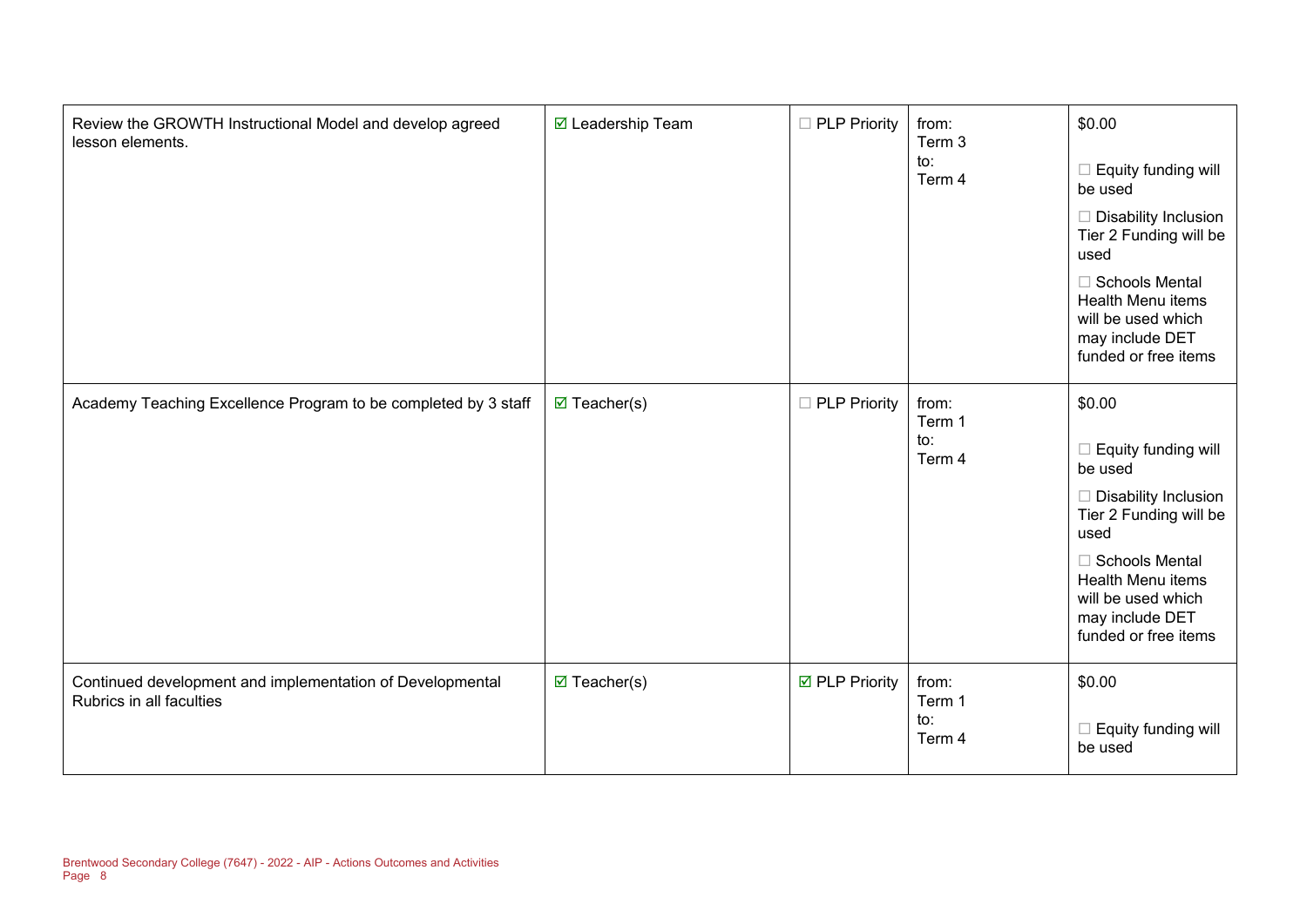|                                                                                                  |                                                                    |                     |                                  | $\Box$ Disability Inclusion<br>Tier 2 Funding will be<br>used<br>□ Schools Mental<br>Health Menu items<br>will be used which<br>may include DET<br>funded or free items                                                    |
|--------------------------------------------------------------------------------------------------|--------------------------------------------------------------------|---------------------|----------------------------------|----------------------------------------------------------------------------------------------------------------------------------------------------------------------------------------------------------------------------|
| Develop a whole school Numeracy Strategy.                                                        | $\boxtimes$ Leading Teacher(s)<br>$\boxdot$ Learning Specialist(s) | $\Box$ PLP Priority | from:<br>Term 1<br>to:<br>Term 2 | \$0.00<br>$\Box$ Equity funding will<br>be used<br>$\Box$ Disability Inclusion<br>Tier 2 Funding will be<br>used<br>□ Schools Mental<br>Health Menu items<br>will be used which<br>may include DET<br>funded or free items |
| Further develop the staff growth and development framework to<br>include coaching opportunities. | ☑ Leadership Team                                                  | □ PLP Priority      | from:<br>Term 1<br>to:<br>Term 2 | \$0.00<br>$\Box$ Equity funding will<br>be used<br>$\Box$ Disability Inclusion<br>Tier 2 Funding will be<br>used<br>□ Schools Mental<br><b>Health Menu items</b><br>will be used which                                     |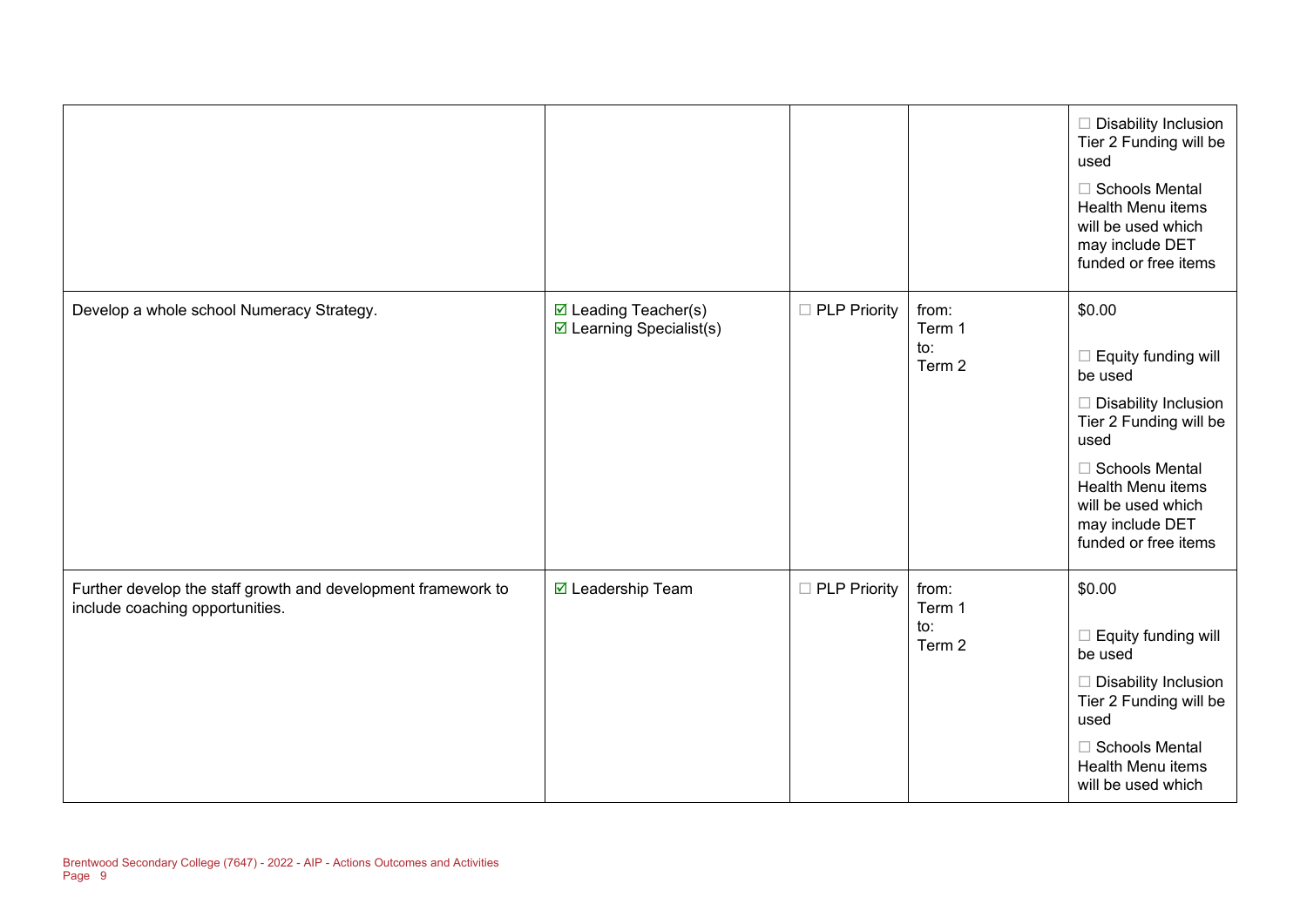|                                             |                                                                                                                                                                                                                                                                                                                                                                                                                                                                                                                                                  |                                                                                                                                                                                                                                                                                                                                                                                                                                                                                                                                                                                                                                  |  | may include DET<br>funded or free items |
|---------------------------------------------|--------------------------------------------------------------------------------------------------------------------------------------------------------------------------------------------------------------------------------------------------------------------------------------------------------------------------------------------------------------------------------------------------------------------------------------------------------------------------------------------------------------------------------------------------|----------------------------------------------------------------------------------------------------------------------------------------------------------------------------------------------------------------------------------------------------------------------------------------------------------------------------------------------------------------------------------------------------------------------------------------------------------------------------------------------------------------------------------------------------------------------------------------------------------------------------------|--|-----------------------------------------|
| KIS <sub>2</sub><br>Priority 2022 Dimension |                                                                                                                                                                                                                                                                                                                                                                                                                                                                                                                                                  | Wellbeing - Effectively mobilise available resources to support students' wellbeing and mental health, especially the most vulnerable                                                                                                                                                                                                                                                                                                                                                                                                                                                                                            |  |                                         |
| <b>Actions</b>                              | 1. Develop and embed a clear understanding and definition of student agency in learning at Brentwood through the school<br>community (Students/ Staff/ Families)<br>2. Establish a tiered social regulation/engagement model using the Schoolwide Positive Behaviour Support (SWPBS) framework<br>3. Evolve the tiered systems of support that enable teachers and ESS to identify and respond to students' learning and wellbeing<br>needs<br>4. Define and focus the purpose of wellbeing and relationship with learning attainment and growth |                                                                                                                                                                                                                                                                                                                                                                                                                                                                                                                                                                                                                                  |  |                                         |
| <b>Outcomes</b>                             | Students:<br>growth.                                                                                                                                                                                                                                                                                                                                                                                                                                                                                                                             | - will set goals to progress their learning and wellbeing by identifying their next steps<br>- will feel supported and engaged in ASPIRE groups and contribute to a strong classroom culture<br>- will be able to explain what positive mental health means and where they can seek support at school<br>- identified at risk will will have an Individual Education Plan that has specific strategies to improve their learning and wellbeing                                                                                                                                                                                   |  |                                         |
|                                             | Teachers:<br>at Brentwood<br>- will plan for increased agency in student learning.                                                                                                                                                                                                                                                                                                                                                                                                                                                               | - will know the tiered framework for identifying and responding to student learning and wellbeing needs<br>- will have a shared and agreed understanding of the difference between student voice and student agency in learning and wellbeing<br>- have a shared and agreed understanding of wellbeing and its relationship to learning growth at Brentwood<br>- will have a shared and agreed understanding of the wellbeing capabilities within their curriculum area<br>- will be able to recognise, respond to, and refer students' mental health needs<br>- Consistently implement student management and wellbeing polices |  |                                         |
|                                             | Leaders:<br>programs and services (i.e TLI, MYNS, Wellbeing, VHAP)                                                                                                                                                                                                                                                                                                                                                                                                                                                                               | - will co-construct and implement a school wide positive behaviour support framework with staff, students and parents<br>- will establish a tiered system of support framework that responds to students learning and wellbeing needs<br>- ensure all targeted students are well known by teachers and have an Individual Education Plan that is supported through targeted<br>- support House Leaders to use the FISO improvement cycle to identify and address the needs of each year level                                                                                                                                    |  |                                         |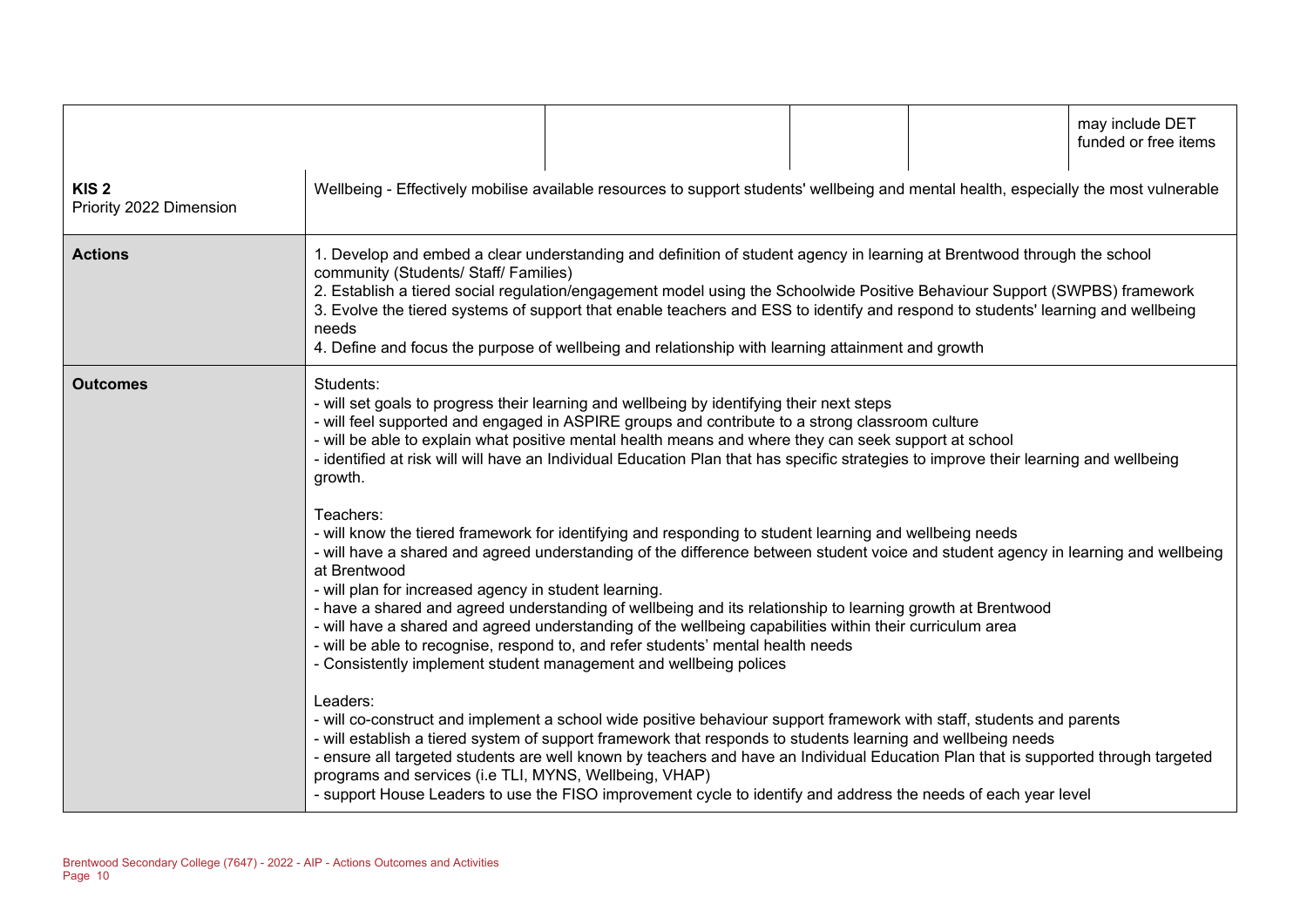|                                                                    | - build the capacity of teachers using the observation framework<br>Community:<br>- will participate in the creation of a tiered social regulation/engagement model using the Schoolwide Positive Behaviour Support<br>(SWPBS) framework                                                                                                                                                                                                                                                                                                                                                                                                                                                                                                                                                                                                                                                                                                                                                                                                                                                                                                                                                                                                                                                                                                                                                                                                                                                                                                          |                                                                             |                                 |                                  |                                                 |
|--------------------------------------------------------------------|---------------------------------------------------------------------------------------------------------------------------------------------------------------------------------------------------------------------------------------------------------------------------------------------------------------------------------------------------------------------------------------------------------------------------------------------------------------------------------------------------------------------------------------------------------------------------------------------------------------------------------------------------------------------------------------------------------------------------------------------------------------------------------------------------------------------------------------------------------------------------------------------------------------------------------------------------------------------------------------------------------------------------------------------------------------------------------------------------------------------------------------------------------------------------------------------------------------------------------------------------------------------------------------------------------------------------------------------------------------------------------------------------------------------------------------------------------------------------------------------------------------------------------------------------|-----------------------------------------------------------------------------|---------------------------------|----------------------------------|-------------------------------------------------|
| <b>Success Indicators</b>                                          | Early:<br>- Working party established to create continuums for General and Wellbeing capabilities<br>- Year 11 and 12 students participating in an increased number of activities that align with the three pillars of ASPIRE<br>- Staff have participated in defining what student agency could be at Brentwood<br>- Staff and leadership support the implementation of the School Wide Positive Behaviour Framework<br>Late:<br>- Learning walks show an increase in the consistent implementation of student management and wellbeing polices<br>- ASPIRE survey shows students feeling increased levels of support and engagement in ASPIRE groups.<br>- Students trialing the use of eDapt to create an individual Learner Profile based on the three pillars of ASPIRE<br>- PIVOT indicators show an increase in positive responses to the following prompts (1. This teacher makes changes in response to<br>my feedback 2. This teacher helps me set goals for my learning 3. I know how well I am doing in this class 4. This teacher asks me<br>to share my ideas about what we are learning 5. This teacher cares about my wellbeing 6. This teacher helps me when I am upset)<br>- Feedback from student forums indicate students are able to explain what positive mental health means and where they can seek<br>support at school<br>- Documented school wide positive behaviour support framework in the Brentwood Staff Handbook<br>- Teachers using the observation framework to improve student learning & wellbeing outcomes. |                                                                             |                                 |                                  |                                                 |
| <b>Activities and Milestones</b>                                   |                                                                                                                                                                                                                                                                                                                                                                                                                                                                                                                                                                                                                                                                                                                                                                                                                                                                                                                                                                                                                                                                                                                                                                                                                                                                                                                                                                                                                                                                                                                                                   | <b>People Responsible</b>                                                   | Is this a PL<br><b>Priority</b> | When                             | <b>Funding Streams</b>                          |
| School Wide Positive Behaviour Support Framework<br>Implementation |                                                                                                                                                                                                                                                                                                                                                                                                                                                                                                                                                                                                                                                                                                                                                                                                                                                                                                                                                                                                                                                                                                                                                                                                                                                                                                                                                                                                                                                                                                                                                   | ☑ Assistant Principal<br>☑ School Leadership Team<br>$\boxtimes$ Teacher(s) | <b>☑</b> PLP Priority           | from:<br>Term 1<br>to:<br>Term 4 | \$0.00<br>$\Box$ Equity funding will<br>be used |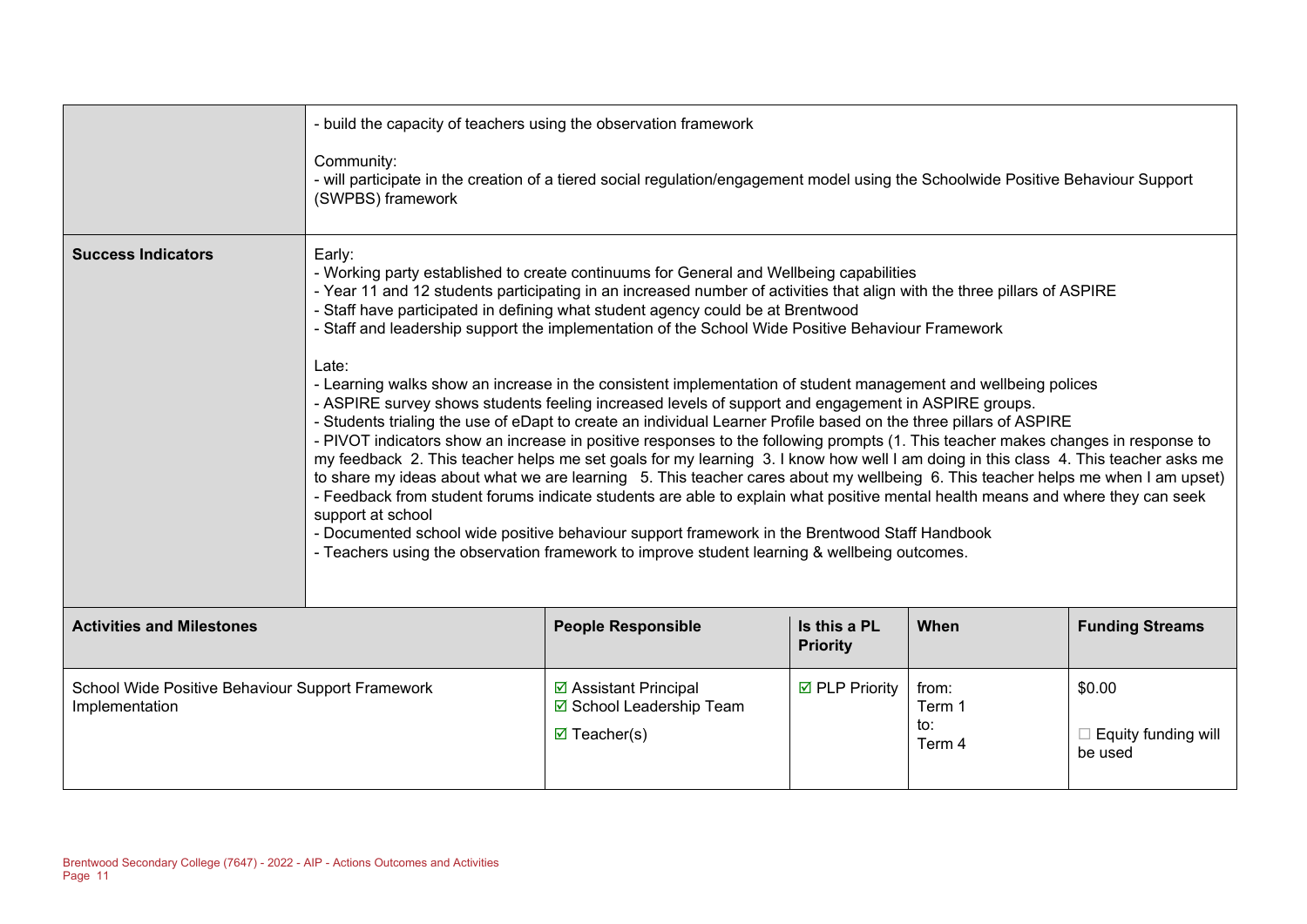|                                                                                                                                                                    |                                                         |                       |                                  | $\Box$ Disability Inclusion<br>Tier 2 Funding will be<br>used<br>☑ Schools Mental<br><b>Health Menu items</b><br>will be used which<br>may include DET<br>funded or free items                                                       |
|--------------------------------------------------------------------------------------------------------------------------------------------------------------------|---------------------------------------------------------|-----------------------|----------------------------------|--------------------------------------------------------------------------------------------------------------------------------------------------------------------------------------------------------------------------------------|
| eDapt Learner Profile trial with staff and students                                                                                                                | $\boxtimes$ Leading Teacher(s)                          | <b>Ø</b> PLP Priority | from:<br>Term 2<br>to:<br>Term 3 | \$12,000.00<br>$\Box$ Equity funding will<br>be used<br>$\Box$ Disability Inclusion<br>Tier 2 Funding will be<br>used<br>$\Box$ Schools Mental<br>Health Menu items<br>will be used which<br>may include DET<br>funded or free items |
| Growth and Recognition Framework implemented with students<br>being recognised regularly throughout the school year for their<br>growth as a learner and a person. | ☑ Assistant Principal<br>$\boxtimes$ Leading Teacher(s) | □ PLP Priority        | from:<br>Term 1<br>to:<br>Term 4 | \$0.00<br>$\Box$ Equity funding will<br>be used<br>$\Box$ Disability Inclusion<br>Tier 2 Funding will be<br>used<br>□ Schools Mental<br>Health Menu items<br>will be used which                                                      |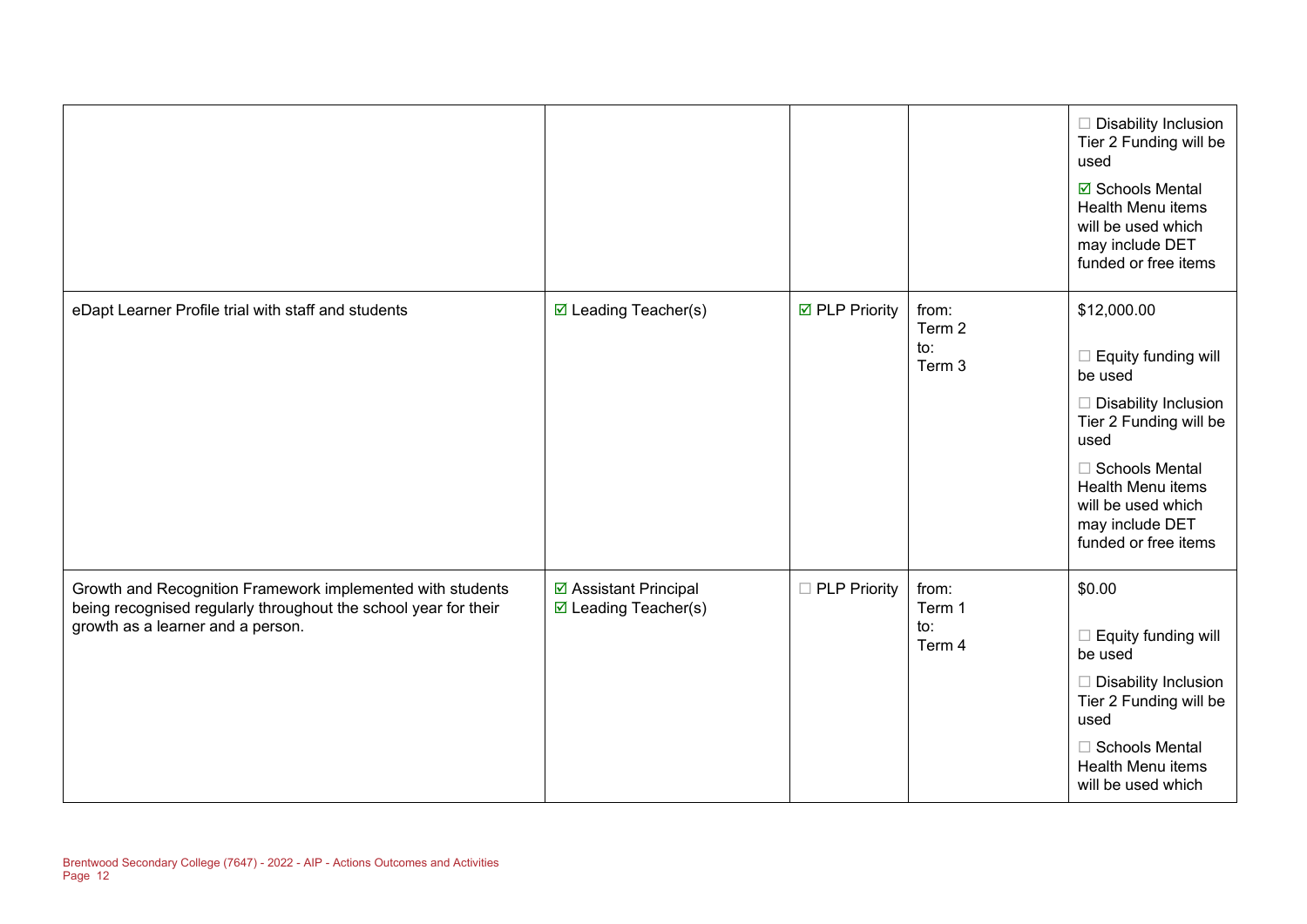|                                                                                                                                                                                                  |                                                                            |                       |                                  | may include DET<br>funded or free items                                                                                                                                                                                           |
|--------------------------------------------------------------------------------------------------------------------------------------------------------------------------------------------------|----------------------------------------------------------------------------|-----------------------|----------------------------------|-----------------------------------------------------------------------------------------------------------------------------------------------------------------------------------------------------------------------------------|
| All year level programs and events to be reviewed by the ASPIRE<br>implementation team to ensure there is a clear educational<br>rationale that is connected to one of the three ASPIRE pillars. | ☑ Assistant Principal<br>☑ Leading Teacher(s)<br>☑ School Improvement Team | <b>Ø</b> PLP Priority | from:<br>Term 1<br>to:<br>Term 4 | \$0.00<br>$\Box$ Equity funding will<br>be used<br>$\Box$ Disability Inclusion<br>Tier 2 Funding will be<br>used<br>$\Box$ Schools Mental<br>Health Menu items<br>will be used which<br>may include DET<br>funded or free items   |
| All staff to engage in professional learning on the Wellbeing<br>capabilities within the Victorian Curriculum and FISO 2.0<br>framework.                                                         | $\boxdot$ Curriculum Co-ordinator (s)<br>$\boxtimes$ Leading Teacher(s)    | <b>☑</b> PLP Priority | from:<br>Term 2<br>to:<br>Term 4 | \$0.00<br>$\Box$ Equity funding will<br>be used<br>$\Box$ Disability Inclusion<br>Tier 2 Funding will be<br>used<br><b>☑</b> Schools Mental<br>Health Menu items<br>will be used which<br>may include DET<br>funded or free items |
| Teachers with responsibilities to support targeted students develop<br>Individual Education Plans for all staff to implement (i.e. students at<br>risk, TLI, MYLNS, Wellbeing, VHAP)             | ☑ Leading Teacher(s)<br>☑ Literacy Support<br>☑ Numeracy Support           | □ PLP Priority        | from:<br>Term 1                  | \$0.00                                                                                                                                                                                                                            |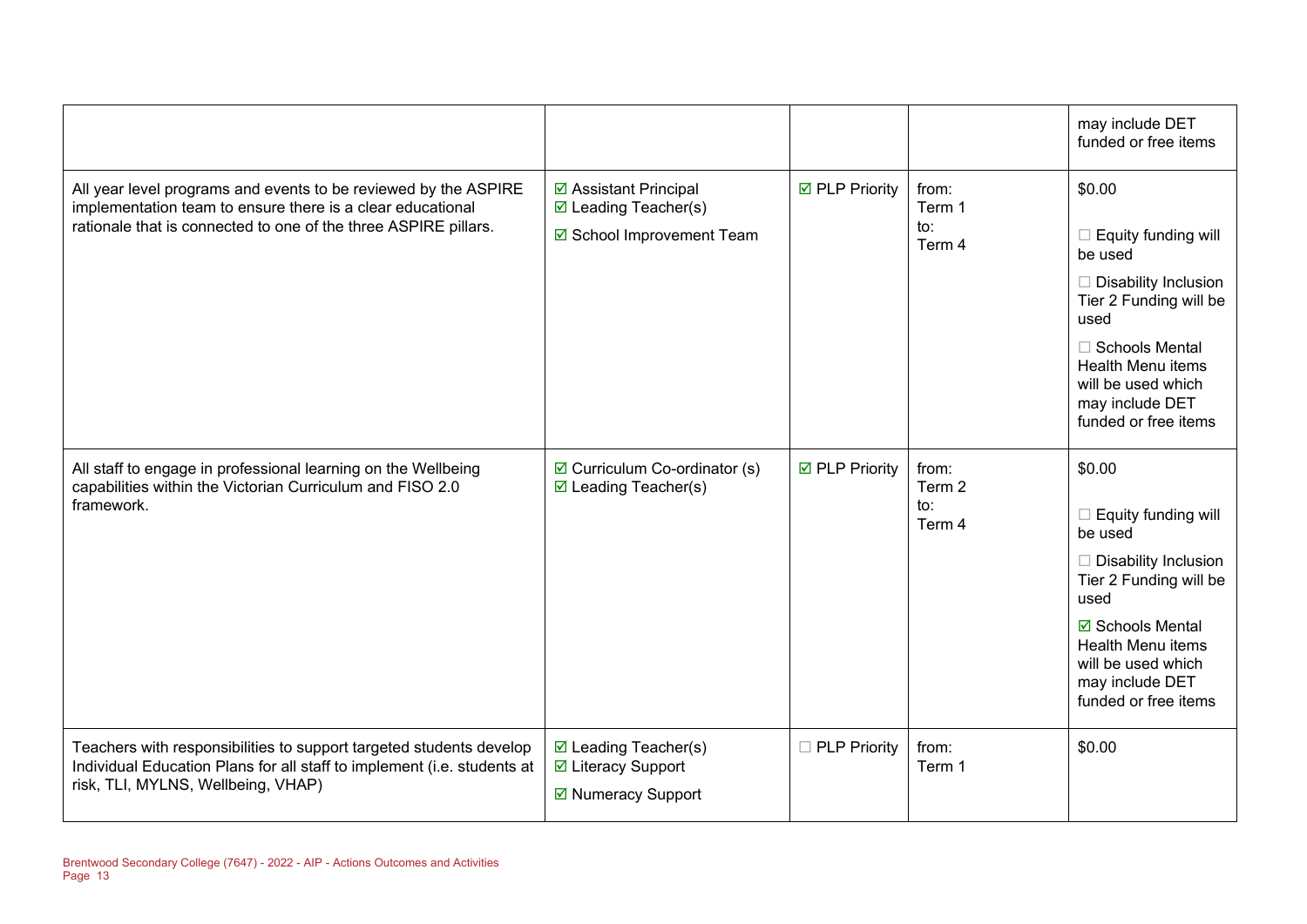|                                                                                                                                                                             | $\boxtimes$ Teacher(s)<br>☑ Year Level Co-ordinator(s)                                          |                       | to:<br>Term 4                    | $\Box$ Equity funding will<br>be used<br>$\Box$ Disability Inclusion<br>Tier 2 Funding will be<br>used<br>□ Schools Mental<br>Health Menu items<br>will be used which<br>may include DET<br>funded or free items                  |
|-----------------------------------------------------------------------------------------------------------------------------------------------------------------------------|-------------------------------------------------------------------------------------------------|-----------------------|----------------------------------|-----------------------------------------------------------------------------------------------------------------------------------------------------------------------------------------------------------------------------------|
| Student ASPIRE survey to be administered and used to adjust the<br><b>ASPIRE</b> program                                                                                    | $\boxtimes$ Leading Teacher(s)<br>☑ School Improvement Team                                     | □ PLP Priority        | from:<br>Term 2<br>to:<br>Term 3 | \$0.00<br>$\Box$ Equity funding will<br>be used<br>$\Box$ Disability Inclusion<br>Tier 2 Funding will be<br>used<br>□ Schools Mental<br><b>Health Menu items</b><br>will be used which<br>may include DET<br>funded or free items |
| All staff to collaborate in having a shared and agreed<br>understanding of Brentwood's tiered approach to wellbeing and its<br>relationship to learning growth at Brentwood | ☑ Assistant Principal<br>$\boxtimes$ Leading Teacher(s)<br>☑ Student Wellbeing Co-<br>ordinator | <b>Ø</b> PLP Priority | from:<br>Term 1<br>to:<br>Term 1 | \$1,540.00<br>$\Box$ Equity funding will<br>be used<br>$\Box$ Disability Inclusion<br>Tier 2 Funding will be<br>used                                                                                                              |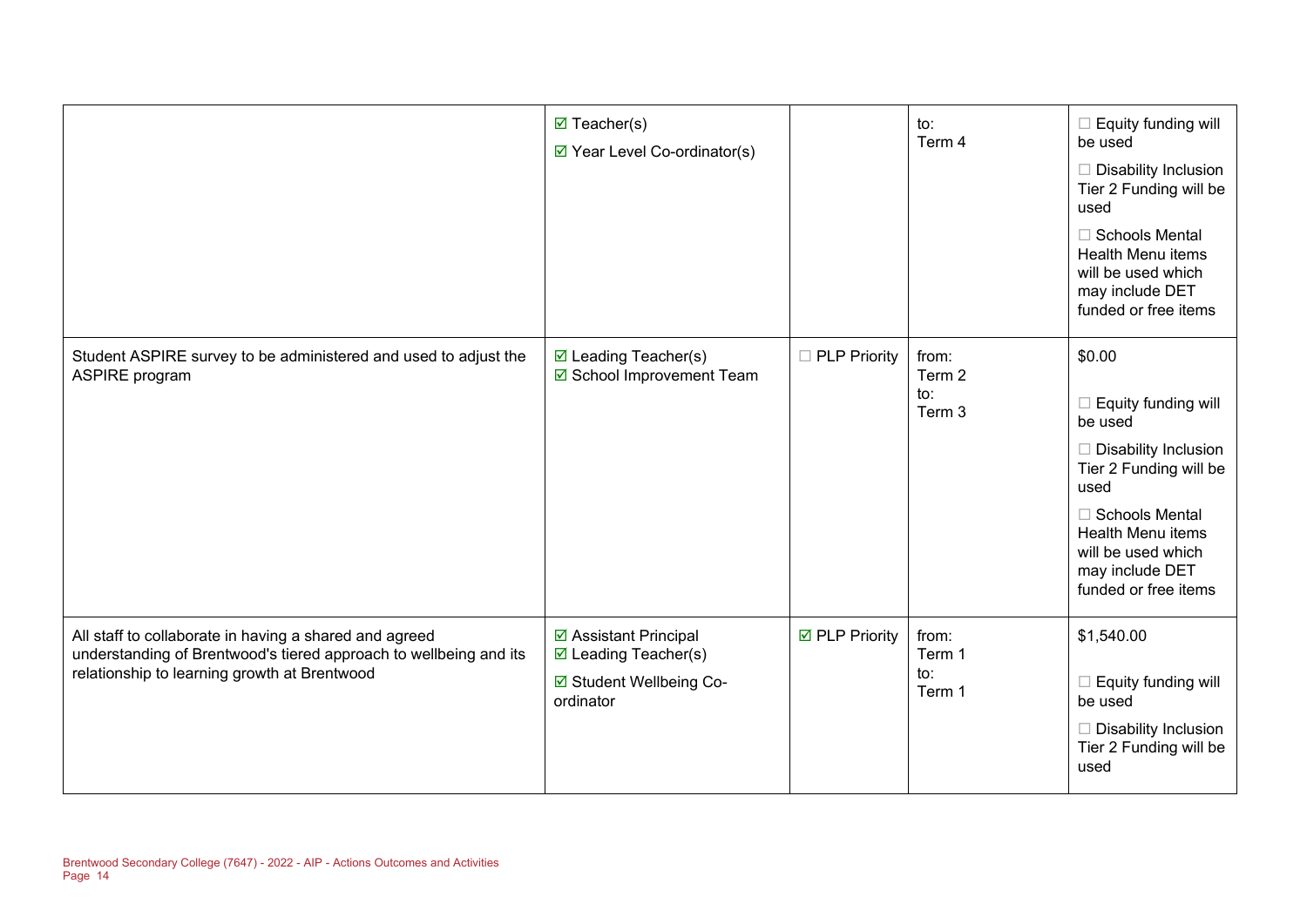|                                                                                                                                                                                                                 |                                       |                     |                                             | <b>Schools Mental</b><br><b>Health Menu items</b><br>will be used which<br>may include DET<br>funded or free items                                                                                                       |
|-----------------------------------------------------------------------------------------------------------------------------------------------------------------------------------------------------------------|---------------------------------------|---------------------|---------------------------------------------|--------------------------------------------------------------------------------------------------------------------------------------------------------------------------------------------------------------------------|
| All staff will collaborate during professional learning to develop a<br>shared and agreed understanding of the difference between<br>student voice and student agency in learning and wellbeing at<br>Brentwood | ☑ Leadership Team                     | ☑ PLP Priority      | from:<br>Term 1<br>$\mathsf{to}:$<br>Term 3 | \$0.00<br>Equity funding will<br>be used<br>Disability Inclusion<br>Tier 2 Funding will be<br>used<br>$\Box$ Schools Mental<br><b>Health Menu items</b><br>will be used which<br>may include DET<br>funded or free items |
| Reviewing the operations of the newly refurbished Wellbeing<br>Centre to meet student needs and align with a whole school tiered<br>approach to wellbeing                                                       | ☑ Leadership Team<br>☑ Wellbeing Team | $\Box$ PLP Priority | from:<br>Term 1<br>to:<br>Term 2            | \$0.00<br>Equity funding will<br>H<br>be used<br>Disability Inclusion<br>Tier 2 Funding will be<br>used<br>$\Box$ Schools Mental<br>Health Menu items<br>will be used which<br>may include DET<br>funded or free items   |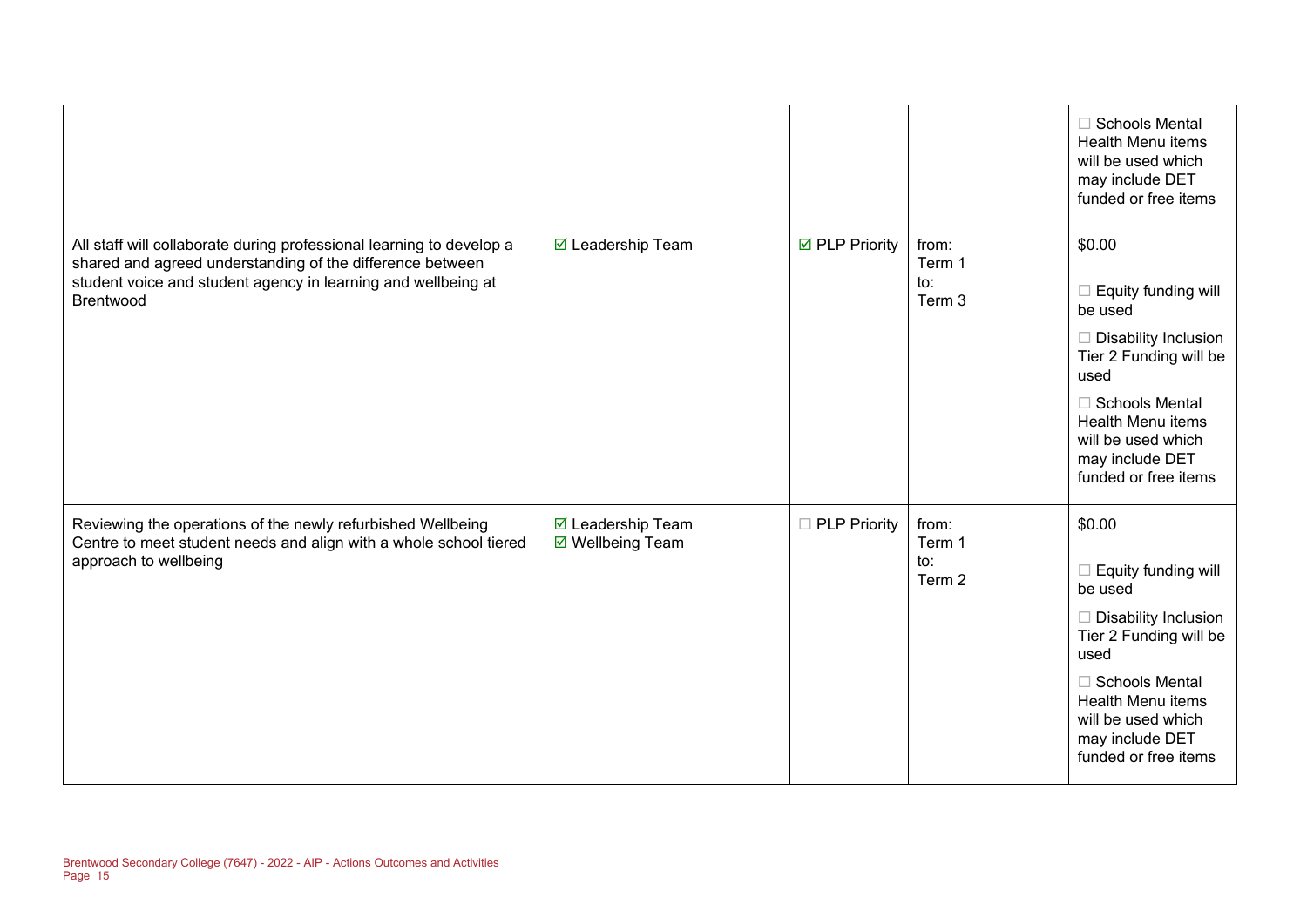| Implement Year Level Improvement Teams through an<br>improvement based inquiry cycle (i.e. PLC) as part of the House<br>Hub operations. This will involve leading a systematic process of<br>collection and analysis of student engagement, wellbeing,<br>attendance and academic progress data | $\boxtimes$ Leading Teacher(s)<br>$\boxtimes$ Year Level Co-ordinator(s) | <b>☑ PLP Priority</b> | from:<br>Term 1<br>to:<br>Term 4 | \$0.00<br>Equity funding will<br>be used<br>Disability Inclusion<br>Tier 2 Funding will be<br>used<br>Schools Mental<br>Health Menu items<br>will be used which<br>may include DET<br>funded or free items |
|-------------------------------------------------------------------------------------------------------------------------------------------------------------------------------------------------------------------------------------------------------------------------------------------------|--------------------------------------------------------------------------|-----------------------|----------------------------------|------------------------------------------------------------------------------------------------------------------------------------------------------------------------------------------------------------|
|-------------------------------------------------------------------------------------------------------------------------------------------------------------------------------------------------------------------------------------------------------------------------------------------------|--------------------------------------------------------------------------|-----------------------|----------------------------------|------------------------------------------------------------------------------------------------------------------------------------------------------------------------------------------------------------|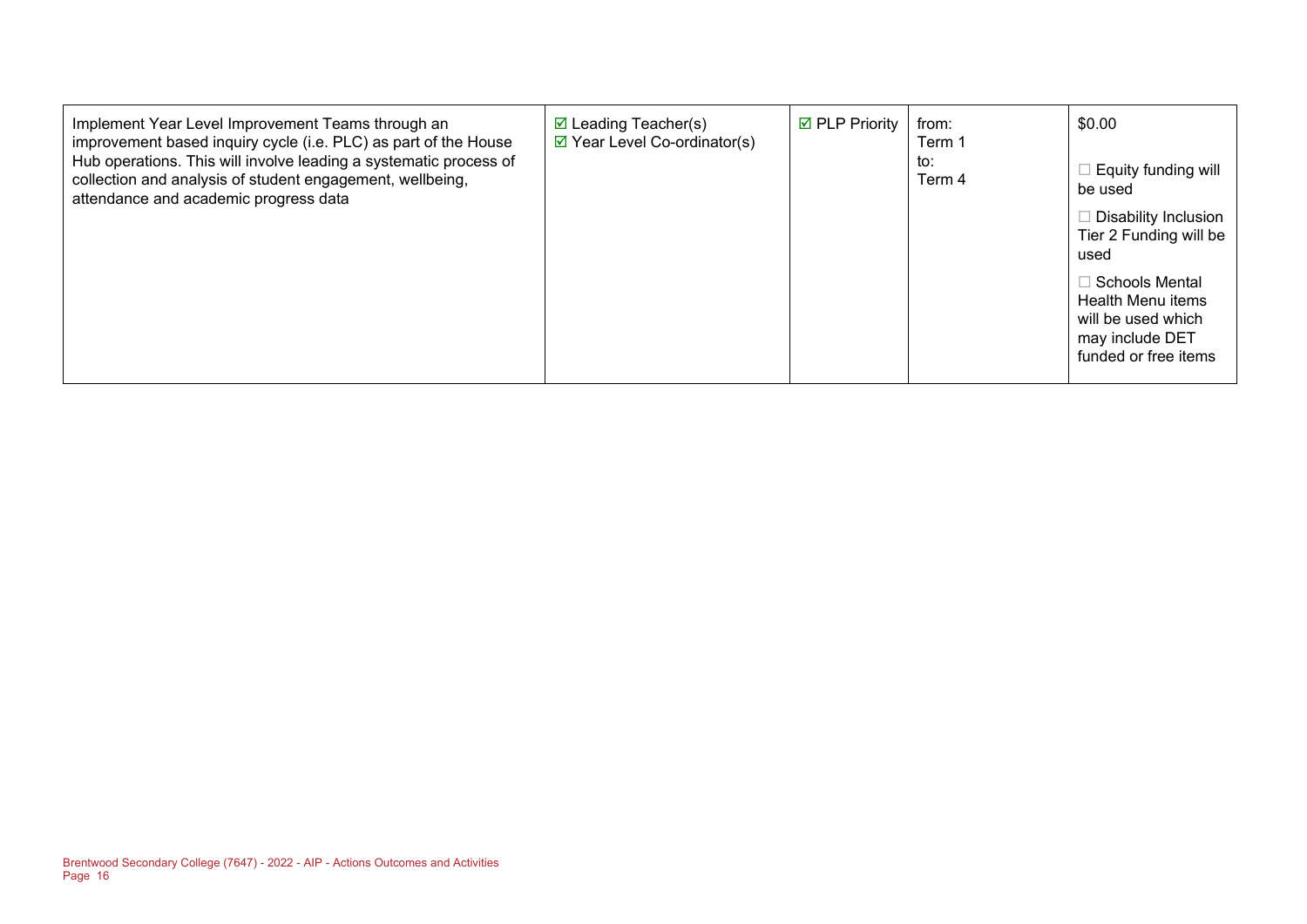# **Funding Planner**

# Summary of Budget and Allocated Funding

| <b>Summary of Budget</b>            | School's total funding (\$) | <b>Funding Allocated in activities (\$)</b> | Still available/shortfall |
|-------------------------------------|-----------------------------|---------------------------------------------|---------------------------|
| <b>Equity Funding</b>               | \$130,744.00                | \$130,744.00                                | \$0.00                    |
| Disability Inclusion Tier 2 Funding | \$0.00                      | \$0.00                                      | \$0.00                    |
| Schools Mental Health Fund and Menu | \$0.00                      | \$269,209.00                                | -\$269,209.00             |
| <b>Total</b>                        | \$130,744.00                | \$399,953.00                                | $-$ \$269,209.00          |

# Activities and Milestones – Total Budget

| <b>Activities and Milestones</b>                                                                                                         | <b>Budget</b> |
|------------------------------------------------------------------------------------------------------------------------------------------|---------------|
| Literacy and Numeracy Capacity Building for staff and<br>targeted support for students                                                   | \$297,000.00  |
| School Wide Positive Behaviour Support Framework<br>Implementation                                                                       | \$0.00        |
| All staff to engage in professional learning on the Wellbeing<br>capabilities within the Victorian Curriculum and FISO 2.0<br>framework. | \$0.00        |
| <b>Totals</b>                                                                                                                            | \$297,000.00  |

### Activities and Milestones - Equity Funding

| <b>Activities and Milestones</b>                                                          | When           | <b>Funding allocated (\$)</b> | Category                       |
|-------------------------------------------------------------------------------------------|----------------|-------------------------------|--------------------------------|
| Literacy and Numeracy Capacity<br>Building for staff and targeted<br>support for students | trom:<br>Term. | \$38,180.00                   | <b>⊠</b> School-based staffing |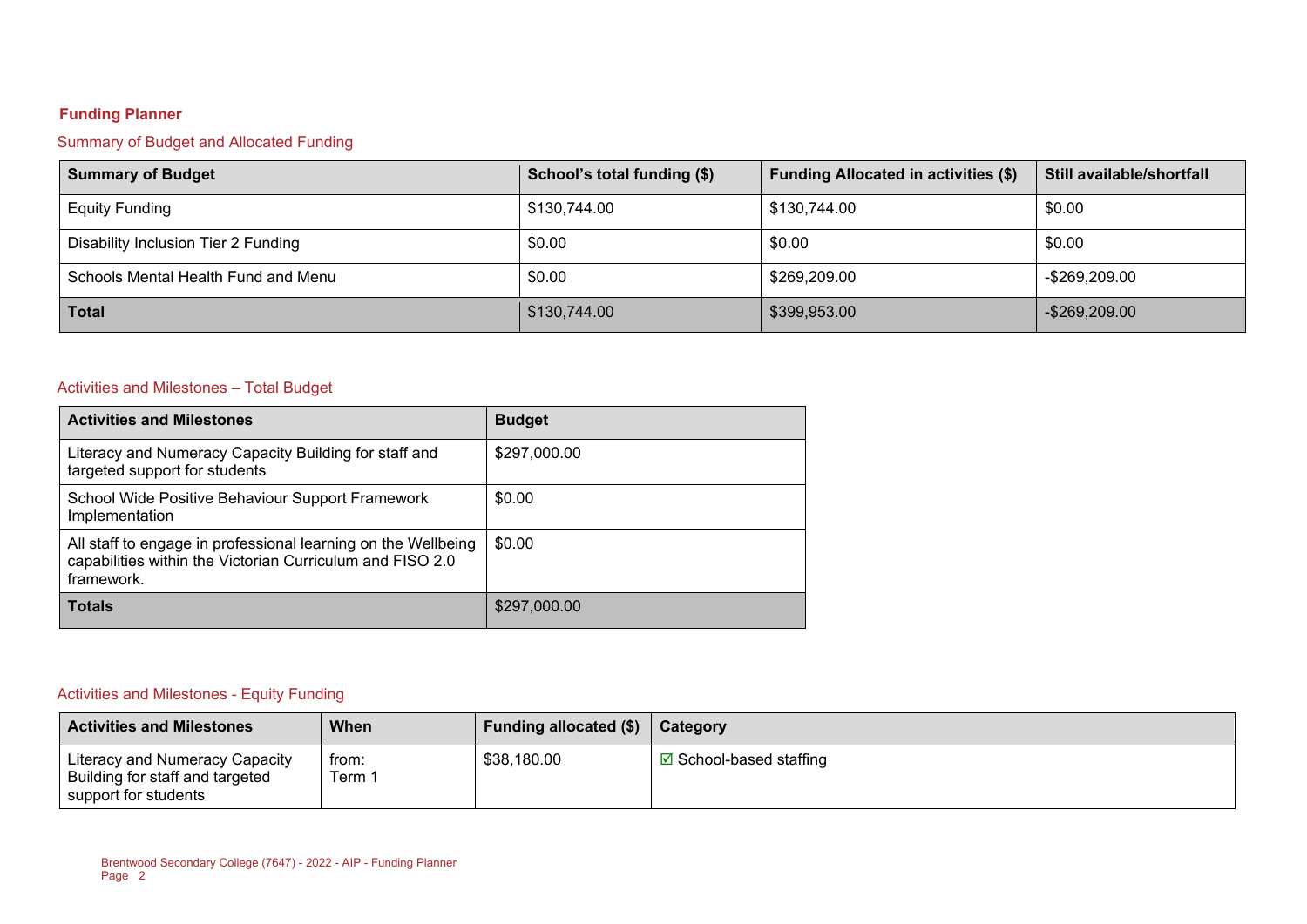|               | to:<br>Term 4 |             |  |
|---------------|---------------|-------------|--|
| <b>Totals</b> |               | \$38,180.00 |  |

### Activities and Milestones - Disability Inclusion Funding

| <b>Activities and Milestones</b> | <b>When</b> | <b>Funding allocated (\$)</b> | <b>Category</b> |
|----------------------------------|-------------|-------------------------------|-----------------|
| <b>Totals</b>                    |             | \$0.00                        |                 |

### Activities and Milestones - Schools Mental Health Fund and Menu

| <b>Activities and Milestones</b>                                                                                                               | When                             | Funding allocated (\$) | Category                                                                                                                                                                                                                                                                  |
|------------------------------------------------------------------------------------------------------------------------------------------------|----------------------------------|------------------------|---------------------------------------------------------------------------------------------------------------------------------------------------------------------------------------------------------------------------------------------------------------------------|
| School Wide Positive Behaviour<br><b>Support Framework</b><br>Implementation                                                                   | from:<br>Term 1<br>to:<br>Term 4 | \$0.00                 | $\triangleright$ Tier 1/Category: Whole school approach to positive mental health<br>This activity will use Foundation Resources (DET Funded initiatives<br>or other free resources)<br>Schoolwide Positive Behaviour Support (SWPBS)<br>$\circ$<br>Region Support and PD |
| All staff to engage in professional<br>learning on the Wellbeing<br>capabilities within the Victorian<br>Curriculum and FISO 2.0<br>framework. | from:<br>Term 2<br>to:<br>Term 4 | \$0.00                 |                                                                                                                                                                                                                                                                           |
| <b>Totals</b>                                                                                                                                  |                                  | \$0.00                 |                                                                                                                                                                                                                                                                           |

Additional Funding Planner – Total Budget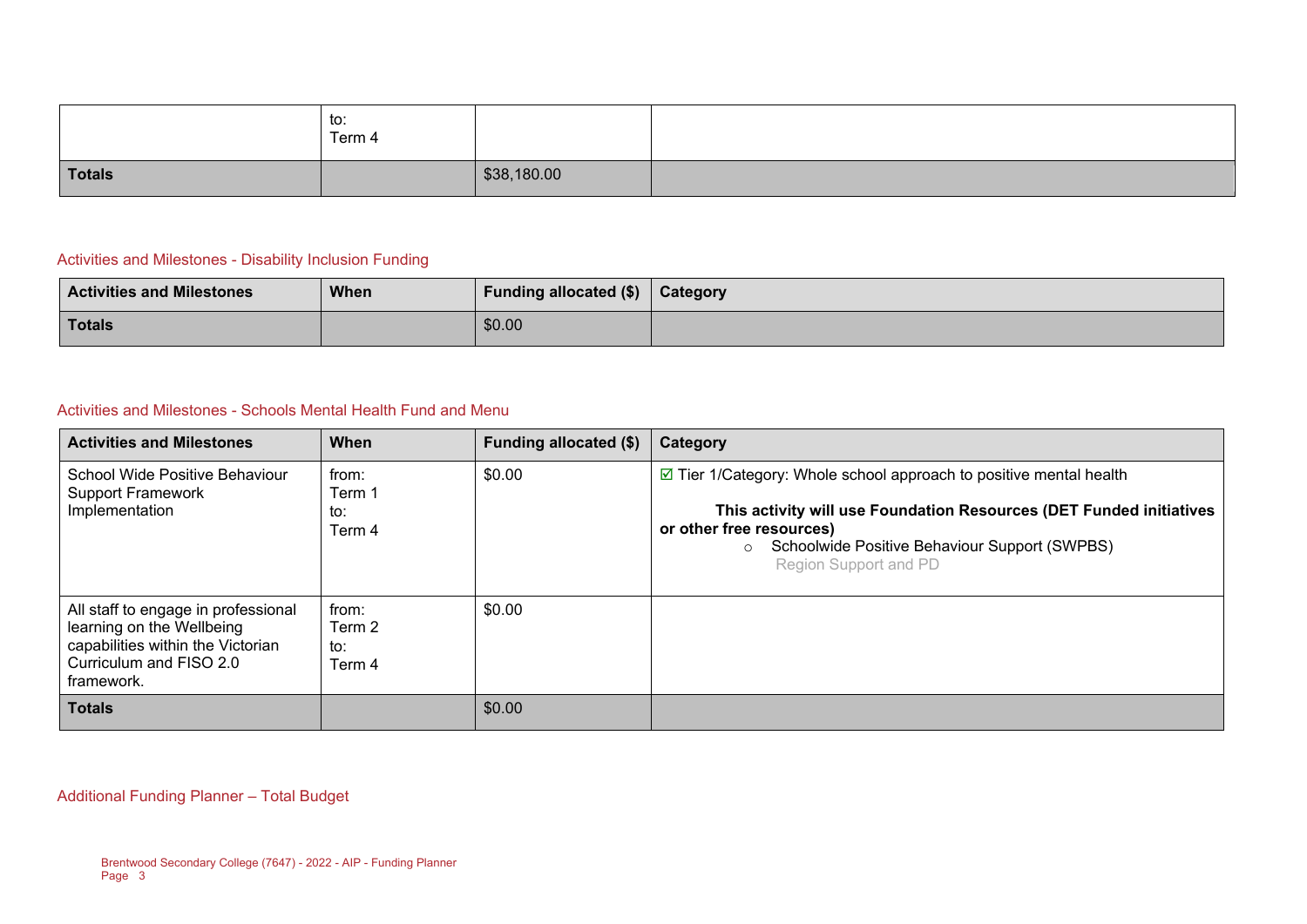| <b>Activities and Milestones</b> | <b>Budget</b> |
|----------------------------------|---------------|
| <b>Student Counsellors</b>       | \$361,773.00  |
| <b>Totals</b>                    | \$361,773.00  |

### Additional Funding Planner – Equity Funding

| <b>Activities and Milestones</b> | When                             | Funding allocated (\$) | Category                       |
|----------------------------------|----------------------------------|------------------------|--------------------------------|
| <b>Student Counsellors</b>       | from:<br>Term 1<br>to:<br>Term 4 | \$92,564.00            | <b>☑</b> School-based staffing |
| <b>Totals</b>                    |                                  | \$92,564.00            |                                |

### Additional Funding Planner – Disability Inclusion Funding

| <b>Activities and Milestones</b> | When                             | Funding allocated (\$) | Category |
|----------------------------------|----------------------------------|------------------------|----------|
| <b>Student Counsellors</b>       | from:<br>Term 1<br>to:<br>Term 4 |                        |          |
| <b>Totals</b>                    |                                  |                        |          |

### Additional Funding Planner – Schools Mental Health Fund and Menu

| <b>Activities and Milestones</b> | When            | <b>Funding allocated (\$)</b> | Category                                                                                                              |
|----------------------------------|-----------------|-------------------------------|-----------------------------------------------------------------------------------------------------------------------|
| <b>Student Counsellors</b>       | from:<br>Term 1 | \$269,209.00                  | $\Box$ Tier 3/Category: Counselling services                                                                          |
|                                  |                 |                               | This activity will use Mental Health Menu staffing<br>Additional mental health and wellbeing professional<br>$\Omega$ |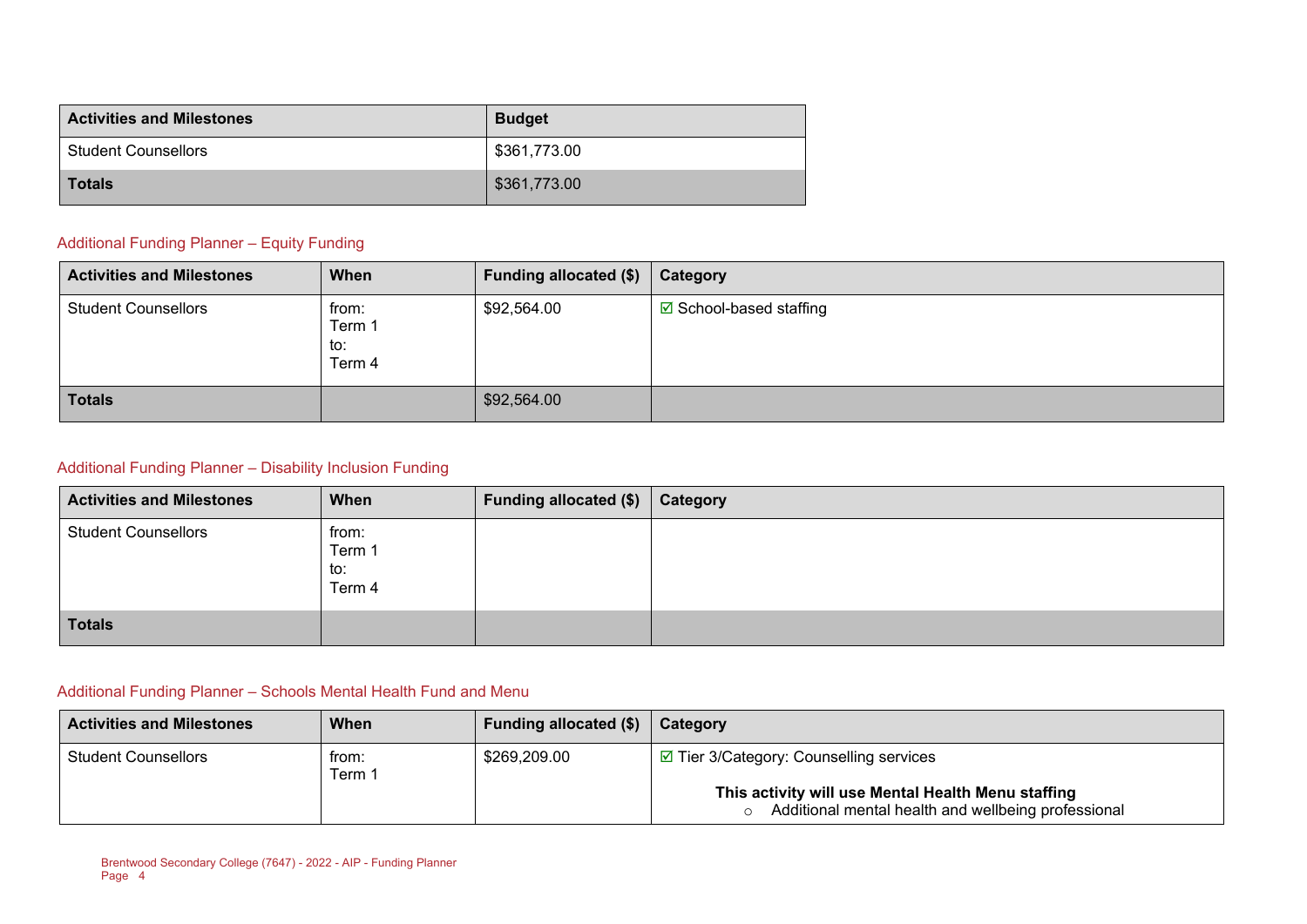|               | to:<br>Term 4 |              | <b>Student Counsellors</b> |
|---------------|---------------|--------------|----------------------------|
| <b>Totals</b> |               | \$269,209.00 |                            |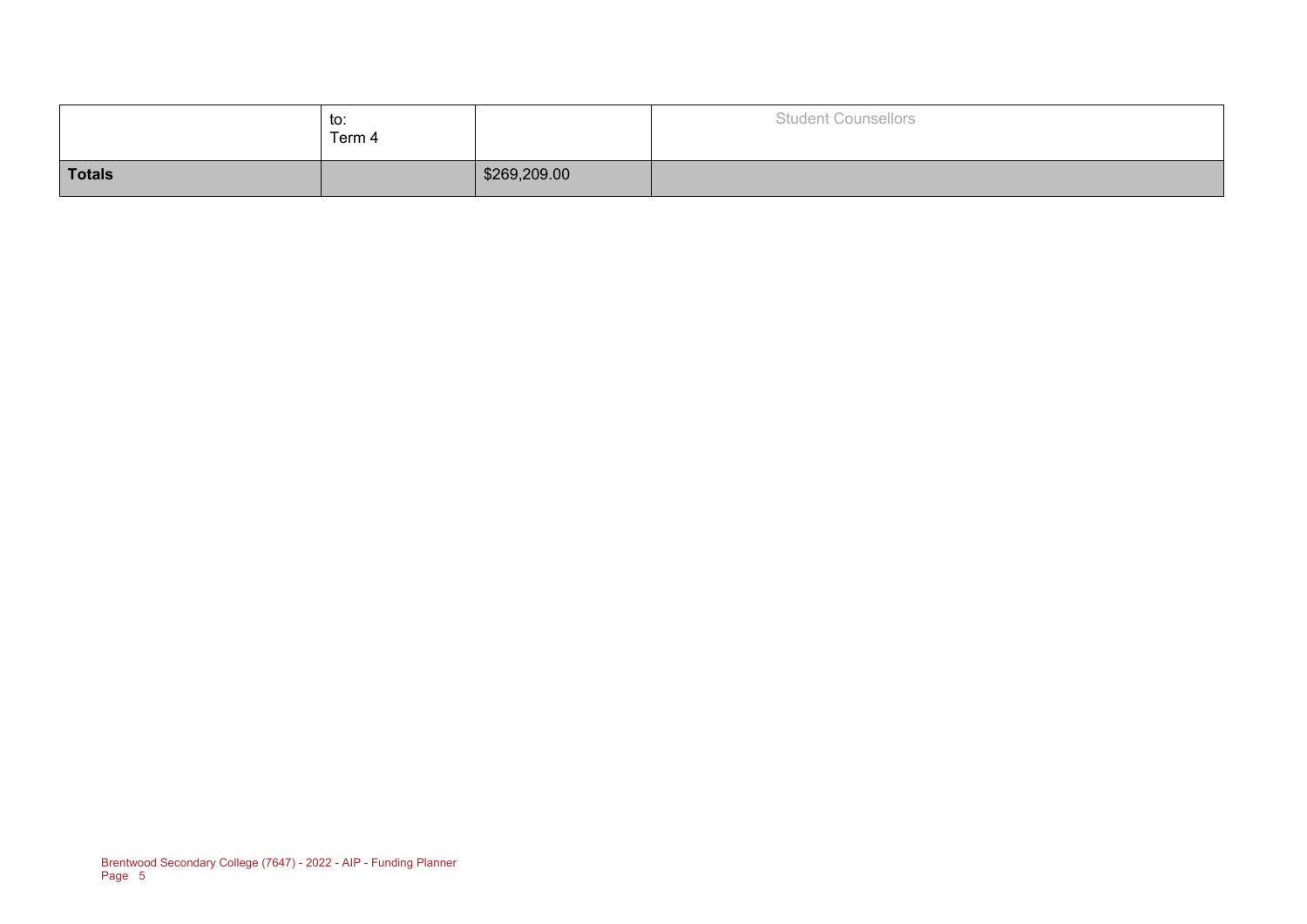# **Professional Learning and Development Plan**

| <b>Professional Learning</b><br><b>Priority</b>                                                                                                                                                                                                                                                               | Who                                                                                                            | When                             | <b>Key Professional Learning</b><br><b>Strategies</b>                                                                            | <b>Organisational Structure</b>                                                                     | <b>Expertise Accessed</b>                                                                | <b>Where</b>      |
|---------------------------------------------------------------------------------------------------------------------------------------------------------------------------------------------------------------------------------------------------------------------------------------------------------------|----------------------------------------------------------------------------------------------------------------|----------------------------------|----------------------------------------------------------------------------------------------------------------------------------|-----------------------------------------------------------------------------------------------------|------------------------------------------------------------------------------------------|-------------------|
| Teachers to work<br>collaboratively through a<br>structured review of previous<br>VCE Data and identify areas<br>for improvement in 2022 as a<br>professional learning activity.                                                                                                                              | $\boxdot$ Assistant<br>Principal<br>$\boxtimes$ Leading<br>Teacher(s)<br>$\boxtimes$ Learning<br>Specialist(s) | from:<br>Term 1<br>to:<br>Term 1 | $\boxdot$ Preparation<br>$\boxdot$ Individualised Reflection                                                                     | ☑ Formal School Meeting /<br>Internal Professional<br>Learning Sessions<br>☑ PLC/PLT Meeting        | $\boxdot$ PLC Initiative<br>☑ Learning Specialist                                        | $\boxdot$ On-site |
| <b>Professional Learning</b><br>Communities<br>All teaching staff will be led<br>through a structured inquiry<br>cycle in faculty based PLC<br>teams throughout the year.<br>A PLC Brentwood handbook<br>will be developed and<br>published to assist staff in<br>implementing inquiry cycles<br>effectively. | $\boxtimes$ Assistant<br>Principal<br>$\boxtimes$ Leading<br>Teacher(s)                                        | from:<br>Term 1<br>to:<br>Term 2 | $\boxdot$ Design of formative<br>assessments<br>$\boxtimes$ Moderated assessment of<br>student learning<br>☑ Formalised PLC/PLTs | ☑ Formal School Meeting /<br><b>Internal Professional</b><br>Learning Sessions<br>☑ PLC/PLT Meeting | $\boxdot$ PLC Initiative                                                                 | $\boxdot$ On-site |
| Responsive Teaching<br>Professional Learning &<br><b>Instructional Model</b><br>- Staff will co-construct a<br>shared lesson framework that<br>supports the implementation<br>of the GROWTH instruction<br>model with a focus on<br>responsive teaching                                                       | $\overline{\mathbf{z}}$ Assistant<br>Principal<br><b>Ø</b> Leadership<br>Team                                  | from:<br>Term 1<br>to:<br>Term 2 | ☑ Design of formative<br>assessments                                                                                             | ☑ Whole School Pupil Free<br>Day                                                                    | $\boxdot$ PLC Initiative<br>$\boxdot$ External consultants<br><b>Bronwyn Ryrie Jones</b> | ☑ On-site         |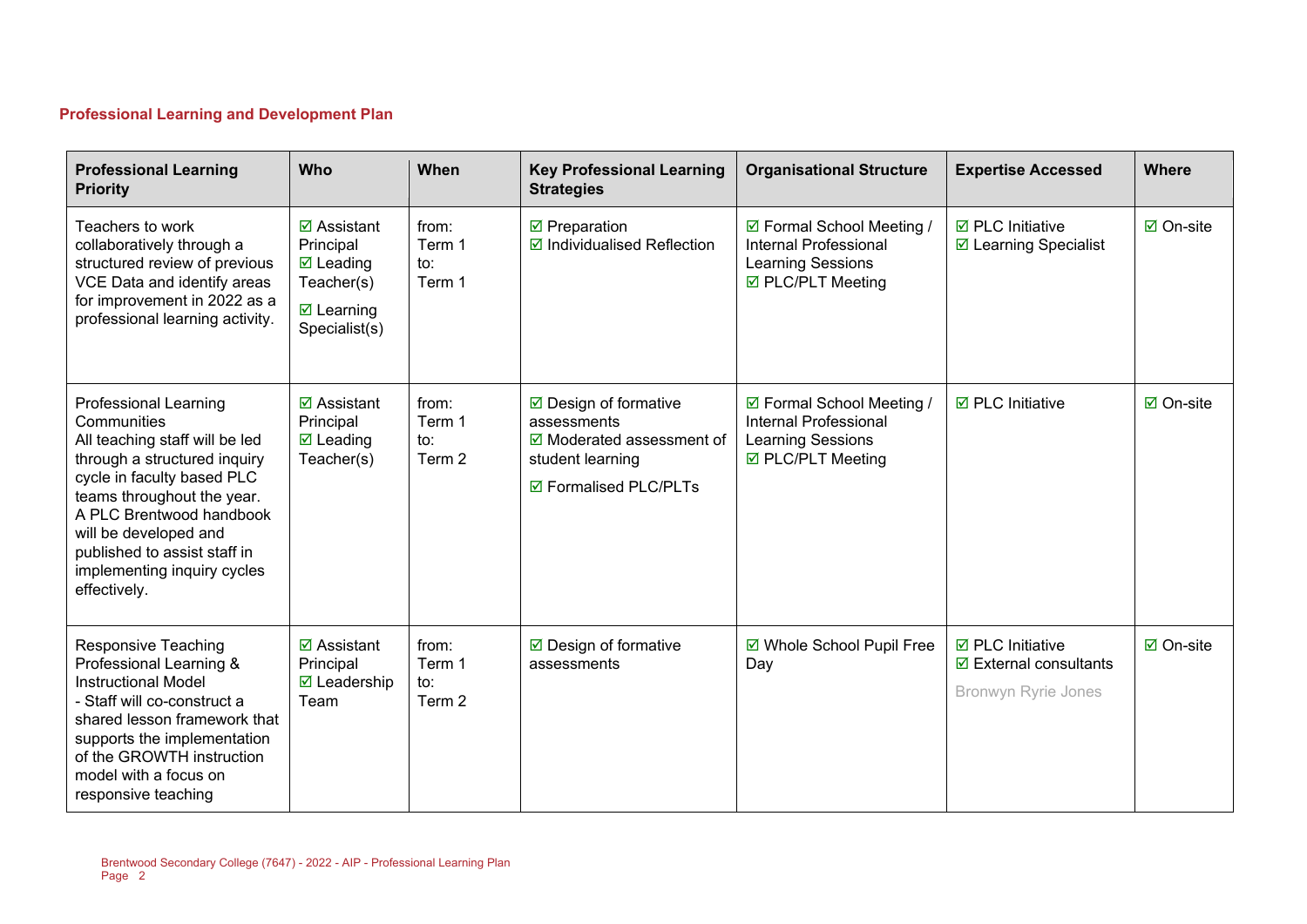| strategies.<br>- Staff will re-engage with the<br><b>GROWTH Instructional Model</b><br>during professional learning.<br>- Professional Learning with<br><b>Bronwyn Ryrie Jones</b>    |                                                                                   |                                  |                                                                                   |                                                                                                     |                                                                                  |                  |
|---------------------------------------------------------------------------------------------------------------------------------------------------------------------------------------|-----------------------------------------------------------------------------------|----------------------------------|-----------------------------------------------------------------------------------|-----------------------------------------------------------------------------------------------------|----------------------------------------------------------------------------------|------------------|
| <b>PLC Link School:</b><br>- Host Open Days (Virtual<br>and/or Onsite)<br>- Establish a PLC Community<br>of Practice with the region.<br>- Develop PLC Link School<br><b>Handbook</b> | $\boxtimes$ Assistant<br>Principal                                                | from:<br>Term 1<br>to:<br>Term 4 | ☑ Formalised PLC/PLTs                                                             | ☑ Network Professional<br>Learning<br>☑ Communities of Practice<br>☑ PLC/PLT Meeting                | $\boxdot$ PLC Initiative                                                         | <b>☑</b> On-site |
| <b>Observation Framework</b><br>implemented.                                                                                                                                          | $\boxtimes$ Assistant<br>Principal<br>$\boxtimes$ Leading<br>Teacher(s)           | from:<br>Term 1<br>to:<br>Term 4 | ☑ Peer observation<br>including feedback and<br>reflection                        | ☑ Formal School Meeting /<br><b>Internal Professional</b><br>Learning Sessions<br>☑ PLC/PLT Meeting | $\boxdot$ Internal staff                                                         | ☑ On-site        |
| Documented Assessment<br>Schedule from Years 7 - 12.                                                                                                                                  | <b>☑</b> All Staff<br>$\boxtimes$ KLA Leader<br>$\boxtimes$ Leading<br>Teacher(s) | from:<br>Term 1<br>to:<br>Term 1 | $\boxtimes$ Planning<br>$\boxdot$ Preparation                                     | ☑ Formal School Meeting /<br><b>Internal Professional</b><br><b>Learning Sessions</b>               | $\boxdot$ Internal staff                                                         | <b>☑</b> On-site |
| <b>Literacy and Numeracy</b><br>Capacity Building for staff<br>and targeted support for<br>students                                                                                   | $\boxtimes$ Learning<br>Specialist(s)<br>$\boxtimes$ Literacy<br>Leader           | from:<br>Term 1<br>to:<br>Term 4 | $\boxtimes$ Planning<br>$\boxdot$ Preparation<br>$\boxdot$ Curriculum development | ☑ Formal School Meeting /<br>Internal Professional<br>Learning Sessions<br>☑ PLC/PLT Meeting        | $\boxdot$ MYLNS initiative<br>professional learning<br>$\boxdot$ Numeracy leader | ☑ On-site        |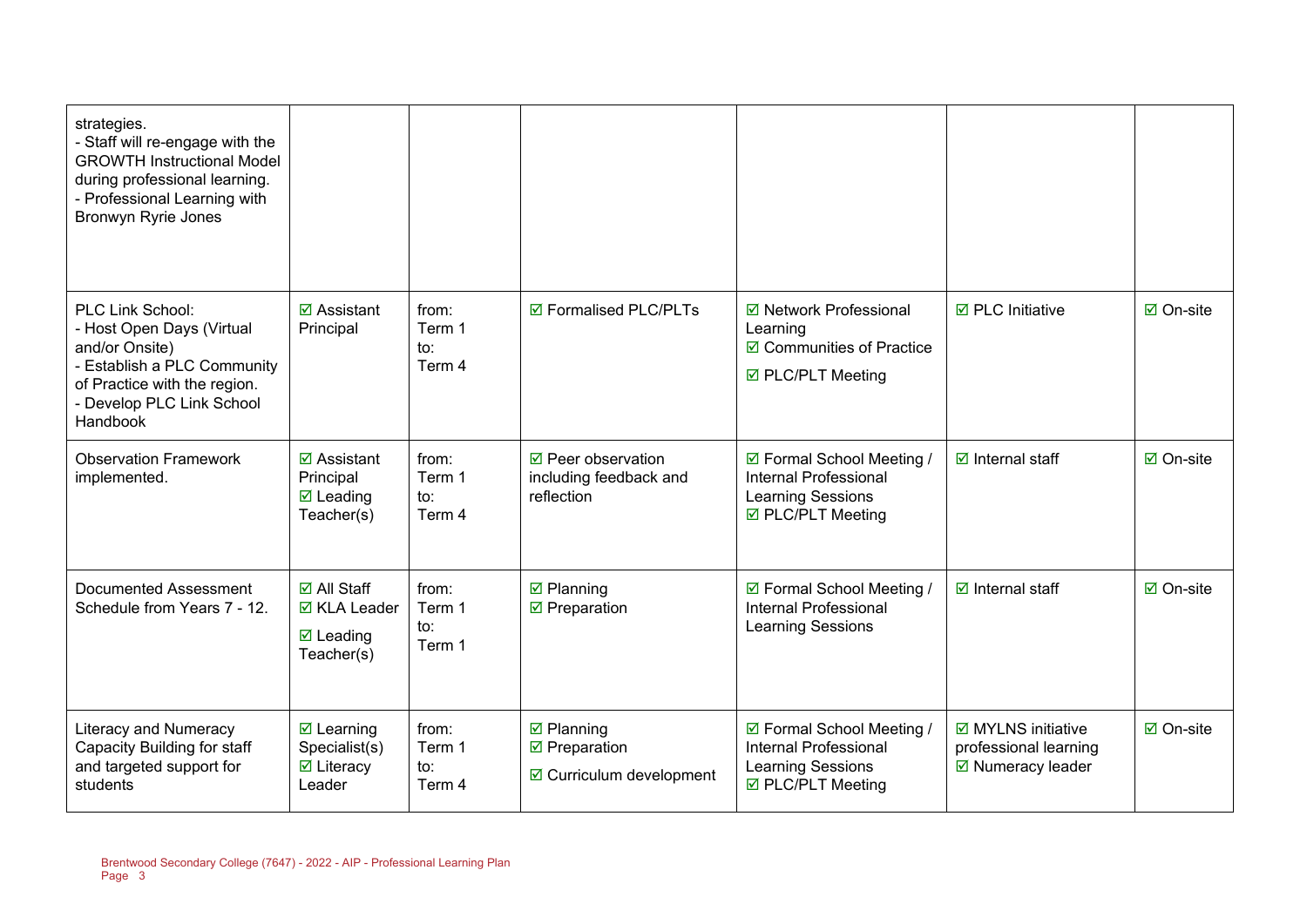|                                                                                                                                                                                                                     | ☑ Numeracy<br>Leader                                                                                              |                                  |                                                                                                                                                           |                                                                                              | <b>☑ MYLYNS</b><br>Improvement teacher                                                                        |                     |
|---------------------------------------------------------------------------------------------------------------------------------------------------------------------------------------------------------------------|-------------------------------------------------------------------------------------------------------------------|----------------------------------|-----------------------------------------------------------------------------------------------------------------------------------------------------------|----------------------------------------------------------------------------------------------|---------------------------------------------------------------------------------------------------------------|---------------------|
| Continued development and<br>implementation of<br>Developmental Rubrics in all<br>faculties                                                                                                                         | $\boxtimes$ Teacher(s)                                                                                            | from:<br>Term 1<br>to:<br>Term 4 | ☑ Design of formative<br>assessments<br>$\boxdot$ Moderated assessment of<br>student learning<br>$\boxdot$ Student voice, including<br>input and feedback | ☑ Formal School Meeting /<br><b>Internal Professional</b><br>Learning Sessions               | $\overline{\boxtimes}$ PLC Initiative<br>☑ Learning Specialist<br>☑ High Impact Teaching<br>Strategies (HITS) | $\boxtimes$ On-site |
| <b>School Wide Positive</b><br><b>Behaviour Support</b><br>Framework Implementation                                                                                                                                 | $\overline{\mathbf{z}}$ Assistant<br>Principal<br><b>Ø</b> School<br>Leadership<br>Team<br>$\boxtimes$ Teacher(s) | from:<br>Term 1<br>to:<br>Term 4 | <b>☑</b> Collaborative<br>Inquiry/Action Research<br>team                                                                                                 | ☑ Formal School Meeting /<br><b>Internal Professional</b><br>Learning Sessions               | $\boxdot$ Internal staff                                                                                      | $\boxdot$ On-site   |
| eDapt Learner Profile trial<br>with staff and students                                                                                                                                                              | $\boxdot$ Leading<br>Teacher(s)                                                                                   | from:<br>Term 2<br>to:<br>Term 3 | ☑ Formalised PLC/PLTs<br>$\boxdot$ Individualised Reflection                                                                                              | ☑ Formal School Meeting /<br>Internal Professional<br>Learning Sessions<br>☑ PLC/PLT Meeting | $\boxtimes$ Internal staff                                                                                    | $\boxdot$ On-site   |
| All year level programs and<br>events to be reviewed by the<br><b>ASPIRE</b> implementation team<br>to ensure there is a clear<br>educational rationale that is<br>connected to one of the three<br>ASPIRE pillars. | $\boxtimes$ Assistant<br>Principal<br>$\boxtimes$ Leading<br>Teacher(s)<br><b>☑</b> School<br>Improvement<br>Team | from:<br>Term 1<br>to:<br>Term 4 | $\boxtimes$ Planning<br>$\boxdot$ Preparation                                                                                                             | ☑ Formal School Meeting /<br><b>Internal Professional</b><br><b>Learning Sessions</b>        | $\boxdot$ Internal staff                                                                                      | $\boxdot$ On-site   |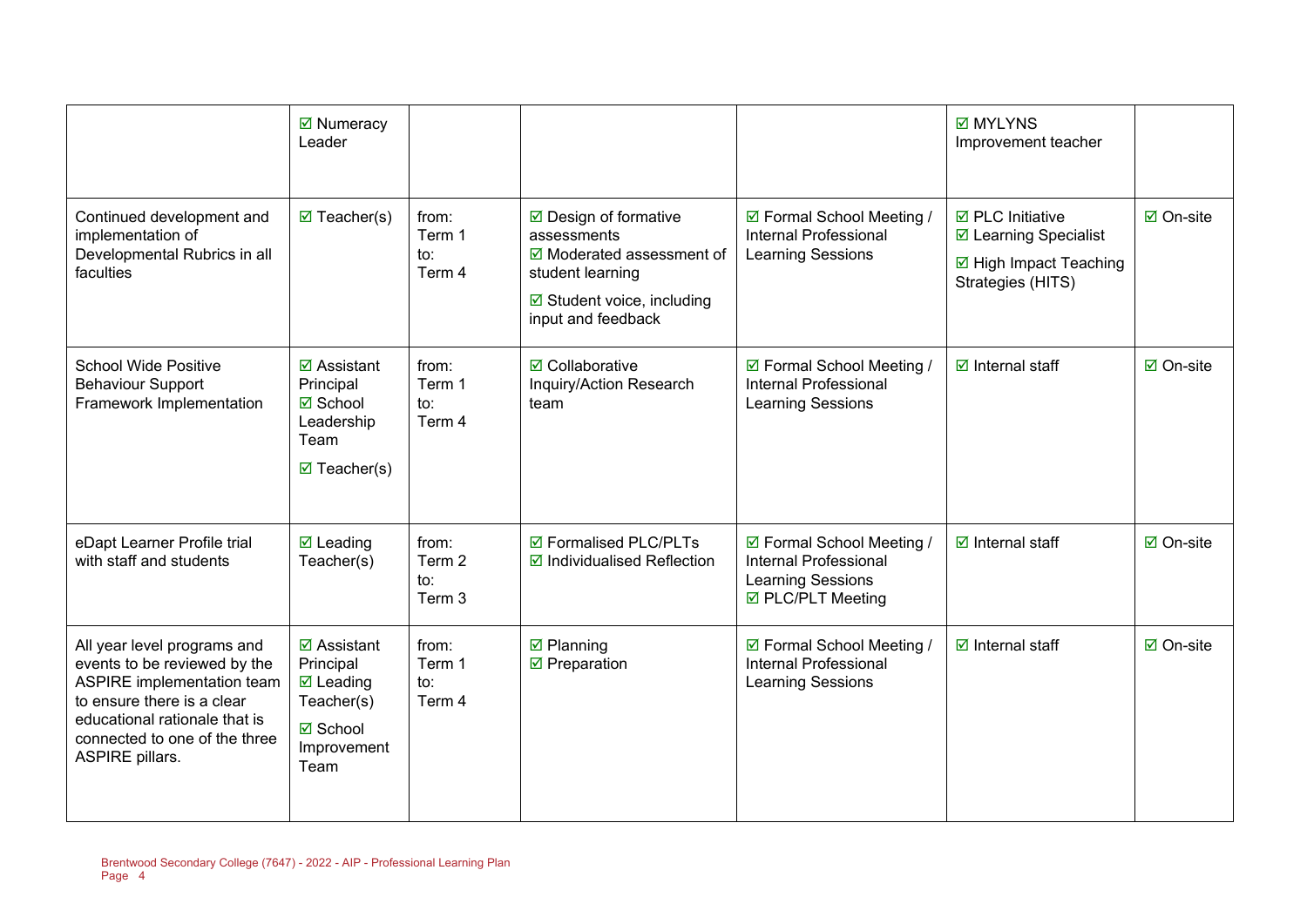| All staff to engage in<br>professional learning on the<br>Wellbeing capabilities within<br>the Victorian Curriculum and<br>FISO 2.0 framework.                                                                                                                    | $\boxtimes$ Curriculum<br>Co-ordinator<br>(s)<br>$\boxtimes$ Leading<br>Teacher(s)                                               | from:<br>Term 2<br>to:<br>Term 4 | $\boxdot$ Curriculum development                                                                          | ☑ Formal School Meeting /<br><b>Internal Professional</b><br><b>Learning Sessions</b> | $\boxdot$ Internal staff                            | ☑ On-site        |
|-------------------------------------------------------------------------------------------------------------------------------------------------------------------------------------------------------------------------------------------------------------------|----------------------------------------------------------------------------------------------------------------------------------|----------------------------------|-----------------------------------------------------------------------------------------------------------|---------------------------------------------------------------------------------------|-----------------------------------------------------|------------------|
| All staff to collaborate in<br>having a shared and agreed<br>understanding of Brentwood's<br>tiered approach to wellbeing<br>and its relationship to<br>learning growth at Brentwood                                                                              | $\boxtimes$ Assistant<br>Principal<br>$\boxtimes$ Leading<br>Teacher(s)<br><b>Ø</b> Student<br><b>Wellbeing Co-</b><br>ordinator | from:<br>Term 1<br>to:<br>Term 1 | $\boxtimes$ Planning<br>$\boxdot$ Preparation                                                             | ☑ Formal School Meeting /<br><b>Internal Professional</b><br>Learning Sessions        | $\boxdot$ Internal staff                            | ☑ On-site        |
| All staff will collaborate during<br>professional learning to<br>develop a shared and agreed<br>understanding of the<br>difference between student<br>voice and student agency in<br>learning and wellbeing at<br><b>Brentwood</b>                                | $\boxtimes$ Leadership<br>Team                                                                                                   | from:<br>Term 1<br>to:<br>Term 3 | $\boxtimes$ Planning<br>$\boxdot$ Preparation<br>$\boxdot$ Student voice, including<br>input and feedback | ☑ Formal School Meeting /<br><b>Internal Professional</b><br><b>Learning Sessions</b> | $\boxtimes$ Internal staff<br>☑ Learning Specialist | <b>Ø</b> On-site |
| <b>Implement Year Level</b><br>Improvement Teams through<br>an improvement based<br>inquiry cycle (i.e. PLC) as<br>part of the House Hub<br>operations. This will involve<br>leading a systematic process<br>of collection and analysis of<br>student engagement, | $\boxtimes$ Leading<br>Teacher(s)<br>☑ Year Level<br>$Co-$<br>ordinator(s)                                                       | from:<br>Term 1<br>to:<br>Term 4 | <b>☑</b> Collaborative<br>Inquiry/Action Research<br>team                                                 | ☑ Formal School Meeting /<br><b>Internal Professional</b><br>Learning Sessions        | $\boxdot$ Internal staff                            | ☑ On-site        |